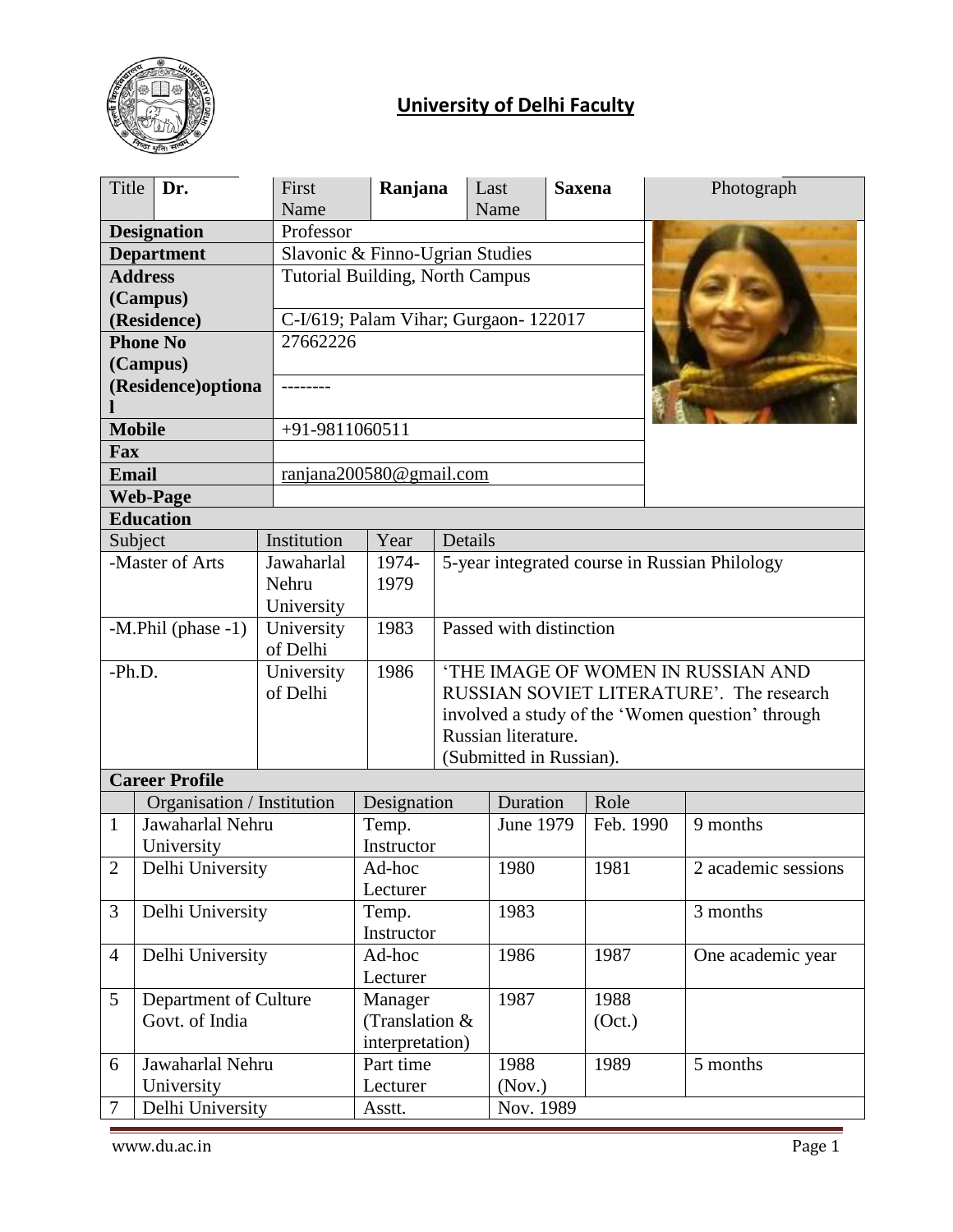|          |                  | Professor    |             |
|----------|------------------|--------------|-------------|
|          |                  | Permanent    |             |
| 8        | Delhi University | Sr. Lecturer | 1992        |
| $\Omega$ | Delhi University | Associate    | 1998 - 2006 |
|          |                  | Professor    |             |
|          | Delhi University | Professor    | $2006 -$    |
|          |                  |              |             |

#### **Research Interests / Specialization**

a. Russian Literature.

b. Contemporary Russian literature of the Perestroika and Post-Perestroika period.

c. Russian Women's writing and the Russian literary tradition.

#### **Teaching Experience ( Subjects/Courses Taught)**

Courses taught at various levels (Name the courses giving details):

(a) Undergraduate: Practical Russian (Grammar 1 & 2), Introduction to Russian literature,

grammatical concepts.

(b) Post-graduate: Introduction to Theory of Literature; Literary Trends, History of Russian

Literature, History of Russian Soviet Literature, Folklore.

- 1. Literary Trends Genres & Methods (M.A.)
- 2. Research Methodology (M.Phil.)
- 3. Folklore (M.A./ Old Course)
- 4. Literary Concepts (IADR)
- 5. Grammar (IADR)
- 6. Part-Time Courses in Russian

Courses taught during the last FIVE years (give exact details)

- 1. Post-Soviet Russian Literature: Issues and Perspectives. Ph.D. /02
- 2. Interpreting Nostalgia Memory and History of the Former Soviet Union. Ph.D. /03
- 3. History of Russian Women's Writing and Writers. Ph.D. /04
- 4. History of Women's Movement and Feminism in Russia. Ph.D. /05
- 5. Contemporary Russian Literature. MPhil
- 6. Literary trends. Movements and genres. MA/401
- 7. Reading and Appreciation of Russian Literature. M.A./402
- 8. Literary trends. Movements and genres. MA (NEW COURSE) 2019-2020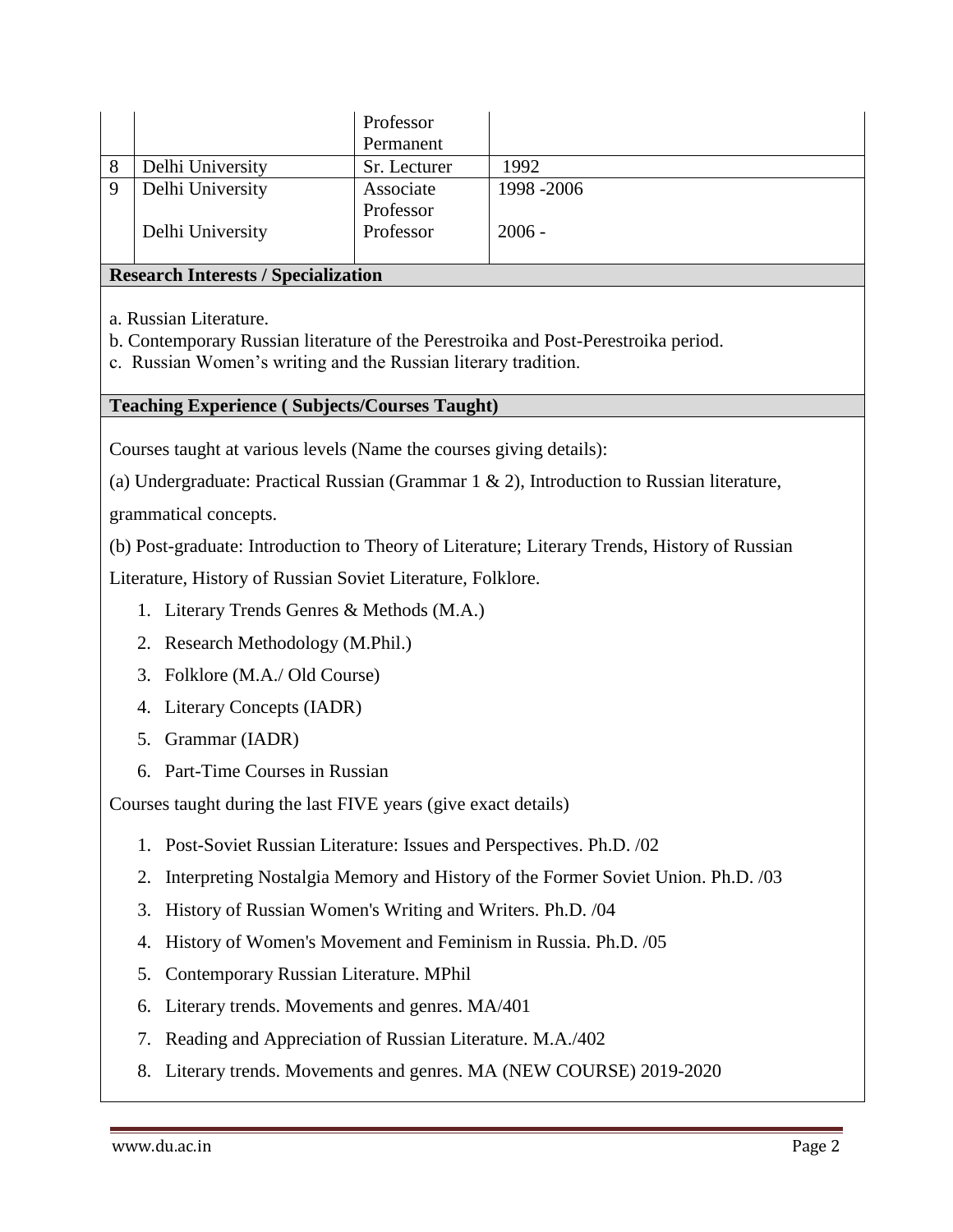# **Publications: 9+44=53**

| Year of<br><b>Publicati</b><br>$\underline{\mathbf{on}}$ | <u>Books / Monographs: 11</u><br><b>Title</b>                                                                                                                                                                                                                       | <b>Publisher</b>                                                    | <b>Co-Author</b>         |
|----------------------------------------------------------|---------------------------------------------------------------------------------------------------------------------------------------------------------------------------------------------------------------------------------------------------------------------|---------------------------------------------------------------------|--------------------------|
| 2004                                                     | Contemporary Russian Women's Prose: A<br>Reader of Russian literature.<br>An Anthology introducing (designed as a<br>one-semester course) contemporary<br>women's writing after Perestroika with an<br>introduction to the history of Women's<br>writing in Russia. | Prakashan Sansthan<br>ISBN 81-517714-173-2                          | $\overline{\phantom{a}}$ |
| 2010                                                     | Window into Russia: Art $&$ Society in the<br>XXI century (jointly Ed.)                                                                                                                                                                                             | Prakashan Sansthan,<br>New Delhi, ISBN 978-<br>81-7714-284-6        |                          |
| 2012                                                     | The Russian Discourse in the Contemporary<br>Intercultural Context (Ed.)                                                                                                                                                                                            | Prakashan Sansthan,<br>New Delhi, ISBN978-<br>93-82848-14-1         |                          |
| 2015                                                     | Revisiting East Central Europe and Russia<br>(Ed.)                                                                                                                                                                                                                  | Prakashan Sansthan.<br>New Delhi, 2015. ISBN:<br>978-93-82848-69-1. |                          |
| 2019                                                     | Collection of stories translated from<br>Russian to Hindi 'Zochshenko ki<br>kahaniyaan' Translation of stories of M.<br>Zoshchenko                                                                                                                                  | Shubhda Prakashan,<br>2019, pg. 450 ISBN<br>978-938-603-33-52       | $Co-$<br>translator      |
| 2020                                                     | Translation published - Tamaal -<br>translation of E. Vodalazkin's novel in<br>Russian 'Lavr".                                                                                                                                                                      | Prakashan Sansthan,<br>New Delhi, ISBN 978-<br>93-89127-37-9        |                          |
| 2020                                                     | Translation published Syed Abdul Mallik,<br>Surajmukhir Swapna (Longing for<br>Sunshine), translated from English to<br>Russian                                                                                                                                     | Sahitya Akademi, 2020.<br>ISBN 978-93-90310-80-<br>7                |                          |
| 2020                                                     | Translating Bulgakov's novels into Hindi -<br>'The fatal Eggs' «Роковые яйца» and 'The<br>white guard' «Белая Гвардия».                                                                                                                                             | In progress                                                         |                          |
| 2020                                                     | Translating (jointly) from Russian in to<br>Hindi - Russian Folktales collected by<br>Afanasiev.                                                                                                                                                                    | In progress                                                         |                          |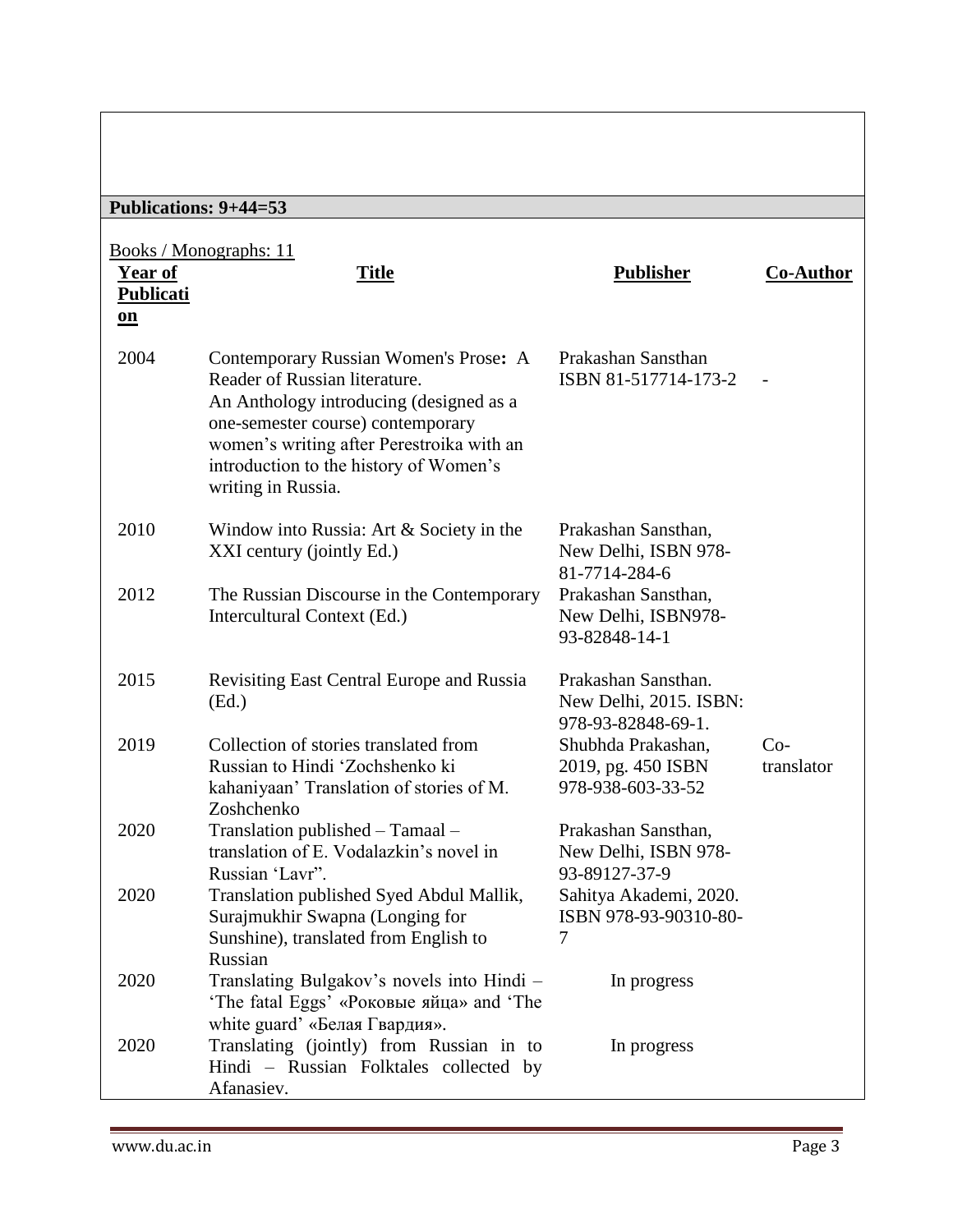|                         | <b>In Indexed/Peer Reviewed Journals: 44</b> |                               |               |
|-------------------------|----------------------------------------------|-------------------------------|---------------|
| Year of                 | Title                                        | Journal                       | $Co-$         |
| Publicati               |                                              |                               | <b>Author</b> |
| $\underline{\text{on}}$ |                                              |                               |               |
| 1988                    | Emergence of the 'Women Question' in         | Indian Journal of Russian     |               |
|                         | Russia'.                                     | Language, Literature and      |               |
|                         |                                              | Culture. Vol.1, No.2, July    |               |
|                         |                                              | 1988.                         |               |
| 1991                    | Perestroika and Gender Equality              | Mainstream. Vol. xxiv # 52.   |               |
| 1998                    | 'Chinghiz Aitmatov in India'. (in Russian).  | Indian Embassy in Bishkek,    |               |
|                         | In Indian Panorama. Special Journal on the   | Kirghizia. Vol. 2,. Issue #8. |               |
|                         | 70th anniversary of Aitmatov.                |                               |               |
| 2001                    | The New Amazons: The Crusade of Women        | In Russian Philology,         |               |
|                         | Writers'.                                    | Occasional Papers, Issue #    |               |
|                         |                                              | 20.CIEFL. Hyderabad           |               |
| 2002                    | 'Reinventing the Wheel: A Discourse in       | CRITIC. A journal of the      |               |
|                         | Contemporary Russian Literature'.            | Centre of Russian Studies.    |               |
|                         |                                              | JNU. Issue $#3$               |               |
| 2002                    | A Decade of Change: Paradoxes of             | Dept. of Slavonic and Finno-  |               |
|                         | Transition' in the Proceedings of the        | Ugrian Studies. UDSC. New     |               |
|                         | Seminar 'A Decade of Change                  | Delhi.                        |               |
| $2002 -$                | The Return to Realism: a study of story      | Russian Philology,            |               |
| 2003.                   | Pinochet by B. Ekimov (In Russian).          | Occasional Papers, Issue #    |               |
|                         |                                              | 21-22, April CIEFL.           |               |
|                         |                                              | Hyderabad.                    |               |
| 2003                    | Globalization and Culture: Politics and      | North Eastern Archival        |               |
|                         | Paradoxes of Transition'. In Culture Studies | Centre for Traditional Art    |               |
|                         | Themes and Perspectives. Ed. Chandan K       | and Folklore. Tezpur          |               |
|                         | Sharma.                                      | University                    |               |
| $2003 -$                | Beyond the Shadows of the Past. Russian      | Critic. A journal of the      |               |
| 2004.                   | Women's writing at the time of Perestroika'. | Centre of Russian Studies.    |               |
|                         |                                              | JNU. № 4-5,                   |               |
| 2004                    | Daughter of Ivan, Mother of Ivan.            | Resonance, a journal of the   |               |
|                         | Rasputin's new story in the context of the   | dept. of SFUS, Delhi          |               |
|                         | Shukshinian Question'.                       | University. $# 1$ , Dec       |               |
| 2005                    | Reviewing F. Tyutchev's Poetic               | Published by                  |               |
|                         | Preoccupations in the Context of the Idea of | <b>ICCR</b>                   |               |
|                         | Russia'.                                     |                               |               |
| 2005                    | Pushkin: In retrospect.                      | Critic. A journal of the      |               |
|                         |                                              | Centre of Russian Studies.    |               |
|                         |                                              | JNU. Issue $# 6$              |               |
| 2005                    | 'Not every flower is for a bouquet! On re-   | Russian Philology. CIEFL.     |               |
|                         | reading Tolstoy's Hadji Murat' (In           | Hyderabad. Russian            |               |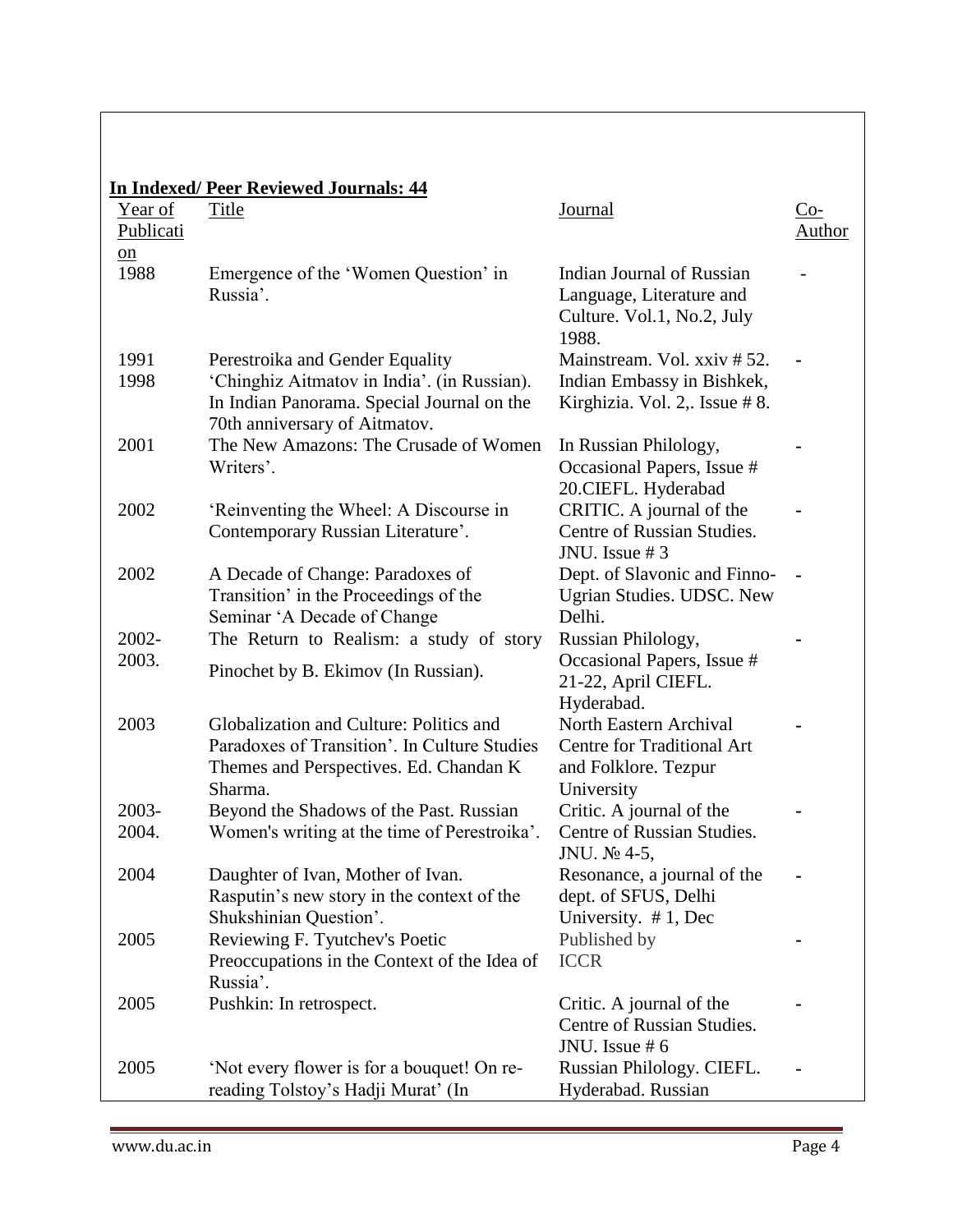|      | Russian).                                                                        | Philology, Occasional                    |  |
|------|----------------------------------------------------------------------------------|------------------------------------------|--|
|      |                                                                                  | Papers, Issue #23, April                 |  |
|      |                                                                                  | 2005.                                    |  |
| 2006 | Women Characters and the 'Women's                                                | ASSONANCE, a journal                     |  |
|      | Question' in Russia. A study of A. P.                                            | Russian and comparative                  |  |
|      | Chekhov's short stories                                                          | literary studies. Issue #10,             |  |
|      |                                                                                  | Dec.-Jan                                 |  |
| 2006 | The Russian Women in the context of                                              | A journal of the Centre of               |  |
|      | Systemic changes'. Critic.                                                       | Russian Studies. JNU. Issue              |  |
| 2006 |                                                                                  | #7                                       |  |
|      | 'Samkalin Bhartiya Lekhan Ki Eik Jhalak' -<br>An anthology published by the      | Published by the<br>Governments of Delhi |  |
|      | Governments of Delhi on the occasion Days                                        |                                          |  |
|      | of Delhi in Moscow. A joint project of                                           |                                          |  |
|      | literary translation compiled by Kailash                                         |                                          |  |
|      | Vajpayee                                                                         |                                          |  |
| 2007 | Interviewed by the Rossiskaya Gazeta                                             | Rossiskaya Gazeta (Russian               |  |
|      | (Russian Daily) on Russian-Indian                                                | Daily)                                   |  |
|      | interactions. The Interview was published in                                     |                                          |  |
|      | the newspaper (Moscow) 4th Feb                                                   |                                          |  |
| 2008 | Anatomy of Silence! - A study of Sofia                                           | Russian Philology, EFL                   |  |
|      | Petrovna by L.Chukovskaya'                                                       | University, Hyderabad, No<br>27          |  |
| 2008 | On the phenomenon of Women's prose in                                            | Russia at the Crossroads'.               |  |
|      | <b>Russian Literature</b>                                                        | Proceedings of the                       |  |
|      |                                                                                  | <b>International Conference.</b>         |  |
| 2009 | Борьба за реализм                                                                | Critic. A journal of the                 |  |
|      |                                                                                  | Centre of Russian Studies.               |  |
|      |                                                                                  | JNU.                                     |  |
| 2009 | Translated the Story 'I am called a woman                                        | India International Centre &             |  |
|      | by Arbatova M.' for the anthology                                                | Penguin India. 2009. ISBN                |  |
|      | 'Speaking for myself' prepared by Malashri                                       | 978-0-14-306533-3                        |  |
|      | Lal and Sukrita P. Kumar.                                                        |                                          |  |
| 2010 | Smaller screen, smaller vision' – paper                                          | Anthem Books (an imprint                 |  |
|      | published in 'Perspectives on Comparative                                        | of Wimbledon Publishing)                 |  |
|      | Literature and Culture in the age of<br>Globalization' Edited by Saugata Bhaduri |                                          |  |
|      | and Amar Basu                                                                    |                                          |  |
| 2011 | (In Russian) 'The Immortal' – a novel by                                         | Ekaterina burg: publication              |  |
|      | O.Slavnikova in the context of women's                                           | of Ural University, $-$ pg.              |  |
|      | prose and new narrative techniques' //                                           | 442-452. ISBN 978-5-7996-                |  |
|      | Literature of the Urals: history and present:                                    | 0600-8                                   |  |
|      | collection of articles, vol. 6: A historic-                                      |                                          |  |
|      | cultural land shaft of Ural: Literature,                                         |                                          |  |
|      | Ethnicity, Power/Institute of History and                                        |                                          |  |
|      | Archeology, Academy of Sciences                                                  |                                          |  |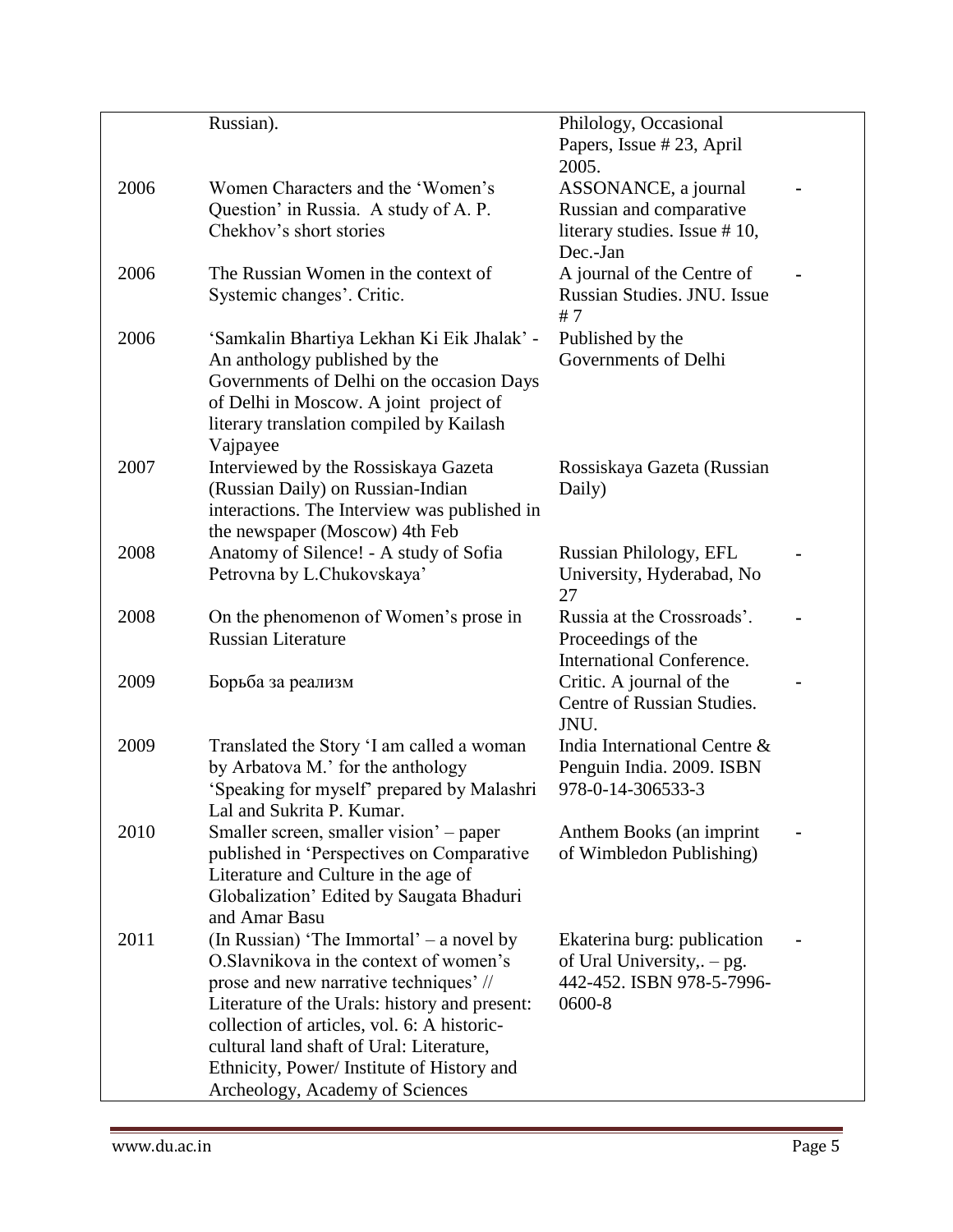| 2012  | The Fall of the SU and the Fall of the         | Makaias Kolkatta, Shipra                         |  |
|-------|------------------------------------------------|--------------------------------------------------|--|
|       | Socialist Realist literary Canon'// Eurasia    | Publications, 397-408.                           |  |
|       | Twenty Years After//Ed. By A. Sengupta, S.     | ISBN 978-81-7541-639-0.                          |  |
|       | Chatterjee, S. Bhattacharya.                   |                                                  |  |
| 2012  | From the Societal periphery to the Literary    | Prakashan Sansthan, pg.                          |  |
|       | Center stage'. Published in book 'The          | 209-220. ISBN 978-93-                            |  |
|       | Russian Discourse in the Contemporary          | 82848-14-1.                                      |  |
|       | Intercultural Context' (Ed.) Ranjana Saxena    |                                                  |  |
| 2013  | Multiculturalism vs. Identity Dilemmas in      | Manak Publishers, Delhi.                         |  |
|       | the XXI Century: Re-reading L. Ulitskaya's     | ISBN 978-93-7831-4414                            |  |
|       | 'Daniel Stein, interpreter' in Perspectives on |                                                  |  |
|       | Multiculturalism'. Ed., by Doraiswamy          |                                                  |  |
|       | Rashmi, Academy of International Studies       |                                                  |  |
| 2013. | Образ Человека в Мульти-Культурном             | Издательский Дом                                 |  |
|       | Мире: Даниэль Штайн', Переводчик Л.            | Томского                                         |  |
|       | Улицкой // Антропологическая                   | государственного                                 |  |
|       | психология в XXI веке: проблемы и              | университета, - С.210-                           |  |
|       | перспективы: сборник материалов V              | 216.УДК 15(091)ББК                               |  |
|       | Сибирского психологического форума             | 88Ц37. ISBN 978-5-9462-                          |  |
|       | (3-5 октября 2013 г.). - Томск                 | 1414-8.                                          |  |
| 2014  | Russian Women's prose and Narrative            | Republic of Letters,                             |  |
|       | techniques - Olga Slavnikova's The             | DORDRECHT, The                                   |  |
|       | Immortal'. Article published in Post-          | Nederland                                        |  |
|       | Communist Transition and Women's               |                                                  |  |
|       | Agency in Eastern Europe. Ed. Cynthia          |                                                  |  |
|       | <b>Simons</b>                                  |                                                  |  |
| 2014  | Representing the Caucasus in Russian           | K.V. Publishers Pvt Ltd.                         |  |
|       | literature: Creative writings 'then' and       | New Delhi., pg. 233-251.                         |  |
|       | 'now'. Published in Image of the region in     | ISBN 978-93-81904-58-9                           |  |
|       | Eurasian Studies. Ed., by Suchandana           |                                                  |  |
|       | Chatterjee.                                    |                                                  |  |
| 2014  | Русская женская проза XIX века и               | debrecen University Press,                       |  |
|       | формирование 'женского                         | Hungary, ISSN 0583-5356.                         |  |
|       | миросозерцания' in Slavica XLIII,              |                                                  |  |
|       | Annales Instituti Slavici Universitatis        |                                                  |  |
|       | Debreceniensis Editionem Curante Kornél        |                                                  |  |
|       | Kovács Adiuvante József Goretity               |                                                  |  |
| 2014  | Translated a poem 'A song of the white         | In New Translations.                             |  |
|       | elephant' by Vysotsky from original            | <b>International Poetic</b>                      |  |
|       | Russian into Hindi. Published in the book      | Project. Paperback -                             |  |
|       | Vladimir Vysotsky                              | December 2014, by Marlena                        |  |
|       |                                                | Zimna (Author) Vladimir                          |  |
|       |                                                | Vysotsky Museum & Polish                         |  |
|       |                                                | Vladimir Vysotsky Institute<br>Prakshan Sansthan |  |
| 2015  | Breaking the Silence and opening the           |                                                  |  |
|       | Suitcase: Testimonies of Women from            | ISBN: 978-93-82848-69-1.                         |  |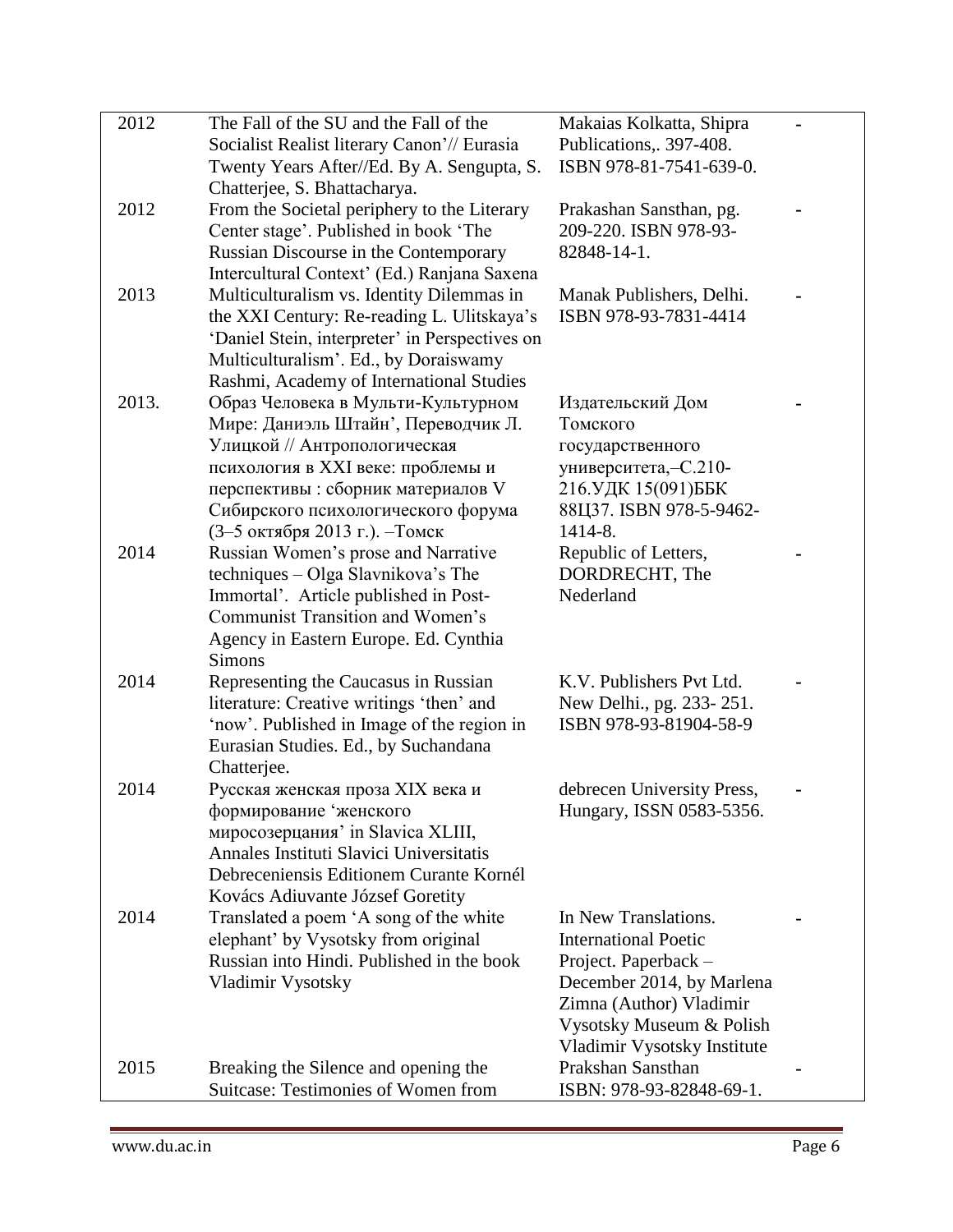|      | Central Europe and India' in Revisiting East   |                                           |        |
|------|------------------------------------------------|-------------------------------------------|--------|
|      | Central Europe And Russia.' ed., by            |                                           |        |
|      | Ranjana Saxena,                                |                                           |        |
| 2015 | «Мир глазами женщин: темы и идеи в             | Институт перевода, - 589,                 |        |
|      | женской прозе XXI века»/ Миры                  | [3] с. ; 24 см. - Алф. указ.              |        |
|      | литературного перевода: сборник                | авт.: с. 587-589. ISBN 978-               |        |
|      |                                                | 5-91922-038-1.                            |        |
| 2016 | Значение образа Кавказа в русской              | Развите современной                       | $Co-$  |
|      | литературной традиции XIX века.                | науки: теоретические и                    | author |
|      | Под обш. ред. Т.М. Сигитова - Перм:            | прикладные аспекты:                       | Шив    |
|      | ИП Сигитов Т.М.,.                              | ISBN 978-5-9907880-5-3                    | Кумар, |
|      |                                                |                                           | Костю  |
|      |                                                |                                           | кова   |
|      |                                                |                                           | T.A.   |
| 2016 | Становление Кавказской Идентичности            | Сборник статей по                         | Шив    |
|      | На Этапе Советского Периода:                   | материалам VIII                           | Кумар, |
|      | Историко-Политологический Анализ В             | международной научно-                     | Костю  |
|      | Трудах Зарубежных Исследователей.              | практической                              | кова   |
|      |                                                | конференции № 6 (8)                       | T.A    |
|      |                                                | Апрель. 153-158                           |        |
| 2017 | Технология развития критического               | Современные                               |        |
|      | мышления (опыт чтения рассказа «Дочь           | образовательные                           |        |
|      | Бухары» Л.Е. Улицкой в индийской               | технологии - средство и                   |        |
|      | аудитории) под ред. Т.А. Костюковой            | инструмент Издательский                   |        |
| 2017 | A Tale of Two Cities 'Calcutta' and            | Дом ТГУ<br><b>Manak Publications. New</b> |        |
|      | 'Tashkent' in the contemporary Literary        | Delhi. ISBN 978-93-7831-                  |        |
|      | Imagination'. Academy for International        | $442 - 1$                                 |        |
|      | <b>Studies</b>                                 |                                           |        |
| 2018 | On the sunny side of the street - In search of | <b>Manak Publications. New</b>            |        |
|      | the lost Atlantis - On reading Dina            | Delhi. ISBN 978-93-7831-                  |        |
|      | Rubina's novel'. Academy for International     | 448-3                                     |        |
|      | Studies,                                       |                                           |        |
| 2018 | Переосмысление прошлого и                      | сб. Миры литературного                    |        |
|      | истолкование настоящего: «Авиатор» и           | перевода: М., 2018. ISBN                  |        |
|      | «Лавр» Е. Водолазкина                          | 978-5-91922-067-1                         |        |
| 2018 | Education is not preparation for future life,  | 'Pedagogical ideas of                     |        |
|      | but life itself' Article (in Russian)          | Tolstoy today', ed. T. M.                 |        |
|      |                                                | Balykhina, Moscow,                        |        |
|      |                                                | RUDN,. Pg. 24-33. ISBN                    |        |
|      |                                                | 978-5-209-08722-9                         |        |
| 2018 | Gyorgy Lukacs and the Russian Soviet           | Social Scientist, Vol. 46, No             |        |
|      | Factor'                                        | 1-2, ISSN 0970-0293                       |        |
| 2019 | Л.Н.Толстой И М. К. Ганди: Философы в          | Vidhyanidhi Prakashan,                    |        |
|      | поиске «идеального мира». Edited by G.         | ISBN 978-81-86198-77-3                    |        |
|      | Munjal                                         |                                           |        |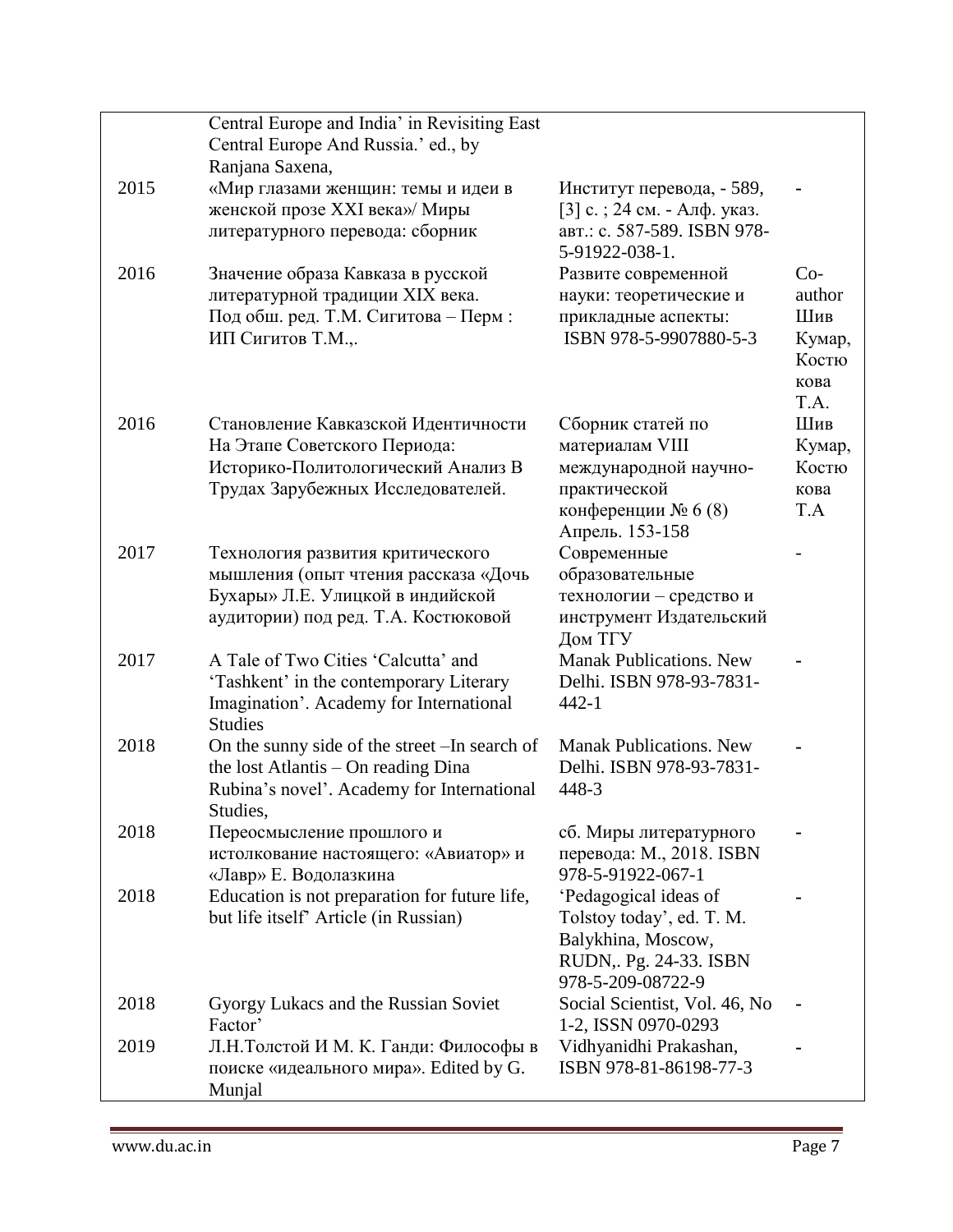| 2019                        | «Прочтение Рассказа «Дочь Бухари» Л. | Russian People's Friendship |  |  |
|-----------------------------|--------------------------------------|-----------------------------|--|--|
|                             | Улицкой В Свете Критической          | University, Moscow, ISBN    |  |  |
|                             | Интерпретации- Понятия               | 978-5-209-09607-8           |  |  |
|                             | «Материнство».                       |                             |  |  |
| 2020                        | «Репрессии и стратегии               | Сб. Литературный            |  |  |
|                             | выживания: «Шерри-бренди» Шаламова,  | перевод: от толкования к    |  |  |
|                             | «Ложится мгла на старые ступени»     | перевоплощению. Москва      |  |  |
|                             | Чудакова, «Авиатор» Водолазкина,     | ISBN 978-5-00087-184-3.     |  |  |
|                             | «Зулейха открывает глаза» Яхиной»    |                             |  |  |
| <b>Total Publication:53</b> |                                      |                             |  |  |

## **Public Service / University Service / Consulting Activity: 37**

- 1. Presently HoD, SFUS from 1<sup>st</sup> February 2020
- 2. Nominated member org. committee of the International Conference on 'Достоевский в мировой и русской философской мысли: предвестие герменевтики и экзистенциальной аналитики' being organized by Tomsk State University, Gorky Institute of World Literature Academy of Sciences and the Losev House, Arbaat, Moscow to be held on 17 -19 June, 2021.
- 3. On advisory board of PASHYANTI A woman's journal <https://www.pashyantee.com/p/advisory-board.html>
- 4. Member, COS, Centre for European and Latin American Studies, Jamia Milia Islamia. 2017-20
- 5. Member, programme committee, Международный Научно-Практический Семинар «Педагогические Идеи Л.Н. Толстого Сегодня» (к 190-летию со дня рождения Л.Н. Толстого) Organised by Faculty for Professional development of Teachers of Russian language, PEOPLE'S FRIENDSHIP UNIVERSITY OF RUSSIA. 25 мая 2018 г.
- 6. Head of Department, SFUS, University of Delhi from  $1<sup>st</sup>$  February 2011 to  $31<sup>st</sup>$  January 2014.
- 7. Appointed Member UGC Expert Committee Major/Minor Project for 2011&2012 for evaluation of Major/Minor Research Projects.
- 8. Member, BOS, Institute of Foreign Languages, University of Kashmir, Srinagar, 2015
- 9. Appointed Member, Board of Studies of the Department of Foreign Languages, BPS Women University, Sonepat, 2008.
- 10. Nominated Member, Advisory Board, Gender studies Center at Moscow State University, Russian Federation. 2007
- 11. Nominated Member, Centre for Russian Studies, JNU, 2000-2002 and 2013-14
- 12. Joint editor, resonance, a journal of the department of SFUS, Delhi University, 2004
- 13. As Convener, Cultural committee had organized the department Film Festival titled 'A Celebration with a difference: Women directors in Cinema'. 2005.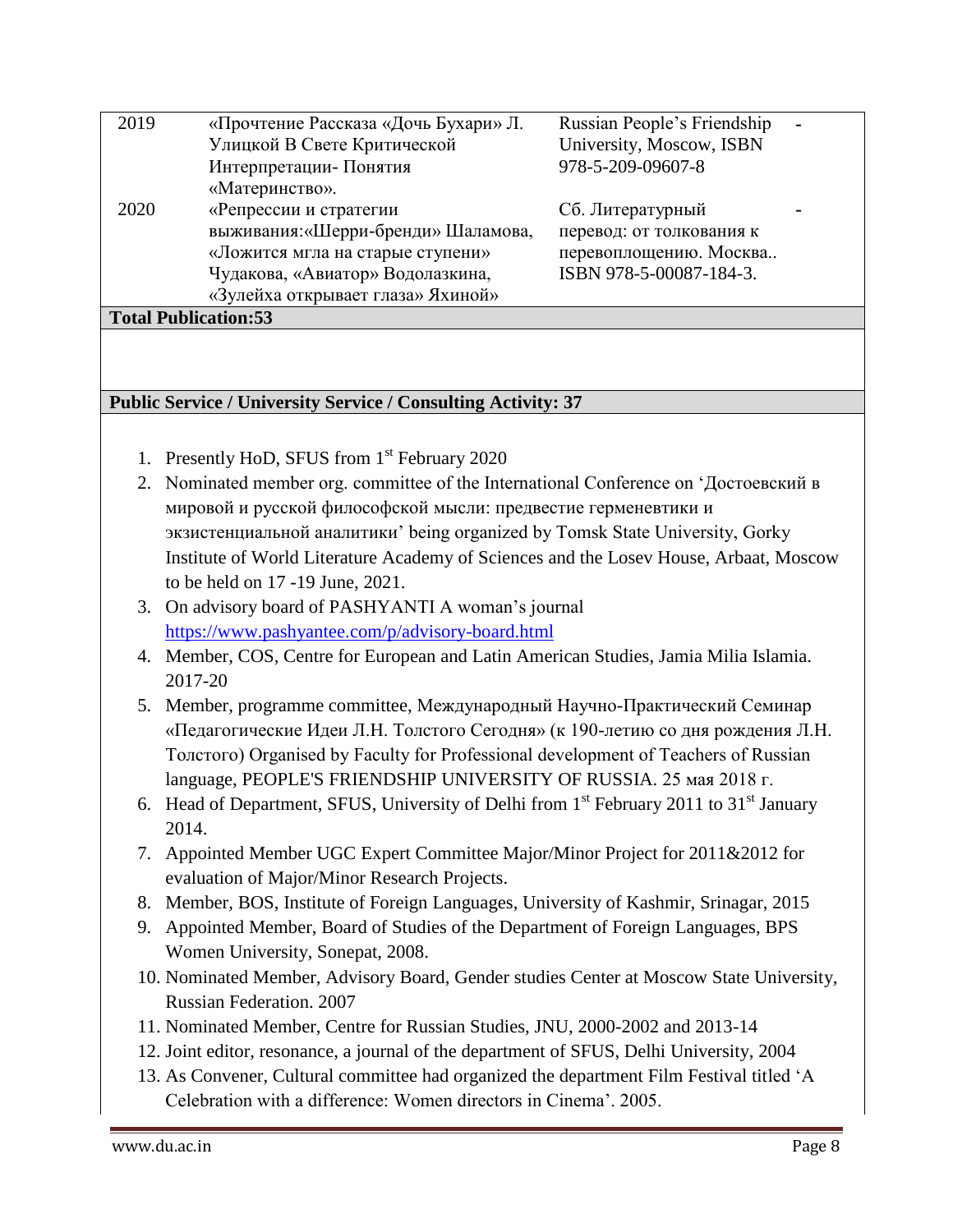- 14. Elected Member of Academic Council University of Delhi. Two terms. 1998-2000/ 2000- 2002
- 15. Member, Committee on the Courses on Women studies, constituted by the dean, faculty of FASSH, University of Delhi, 2005.
- 16. Member of the International Editorial Board of the Journal 'Russian International Philology'. State University of Perm, Russian Federation YEAR??
- 17. Member, Advisory Board, Gender studies Center at Moscow State University, Russian Federation, 2007.
- 18. Appointed by Sahitya Academy to review the book 'Fyodor Tchyuchev ki kavitaayein' in hindi translation. 2002.
- 19. Invited for Assessment of the Russian language Teaching in Springdale School, Dhaula Kuan in the year(s) 2005, 2008, 2009, 2010.
- 20. Member, students committee of the Academic Council, in my capacity as elected member of the AC, University of Delhi.
- 21. Member of Academic Council (Elected) University of Delhi. Two terms. 1998-2000/ 2000-2002
- 22. Chairperson, Purchase Committee approved by the Director, South Campus to purchase items under X plan of the UGC, 2006
- 23. Superintend examinations, Department of SFUS, University of Delhi –
- 24. Member, Board of Research Studies of the Faculty of ASS&H, University of Delhi.
- 25. Member, Board of Research Studies of the Faculty of Arts, University of Delhi.
- 26. Peer reviewed a Paper on 'Current demographic trends in Russia and their implications'. for Observer Research Foundation (ORF) 2017
- 27. Peer reviewed a Paper on 'India-Russia Relations in a Multipolar World'. for Observer Research Foundation (ORF)2018
- 28. Peer reviewed a Paper on 'Far East and Central Asia: The impediment to Sino-Russia partnership'
- 29. Peer reviewed a Paper on 'Russia- the Geo of its Geopolitics'. for Observer Research Foundation (ORF)2019.
- 30. Peer reviewed a Paper on 'Central Asia: The impediment to Russia-China relations'. for Observer Research Foundation (ORF)
- 31. Peer reviewed a Paper on "Russia's relations in Southeast Asia since 2014: Continuity or Change?" for Observer Research Foundation (ORF) 2020
- 32. Peer reviewed a Paper on 'Negotiating/Mapping India- Russia Relations in a Multipolar World'. for Observer Research Foundation (ORF)2018
- 33. Reviewed '*The Unwomanly face of War'* by Svetlana Alexievich/ Lady With The Stalin Organ// Published in THE OUTLOOK, OCTOBER 16, 2017. [HTTPS://MAGAZINE.OUTLOOKINDIA.COM/AUTHOR/RANJANA-SAXENA/17901](https://magazine.outlookindia.com/author/Ranjana-Saxena/17901)
- 34. Written by Women. A Reader for non-native students of Russian Language. N.B.Kulibina. (In Russian). M., Ruskii yazhik; Kursy, 2004. ISBN 5-88337-061-6. Published in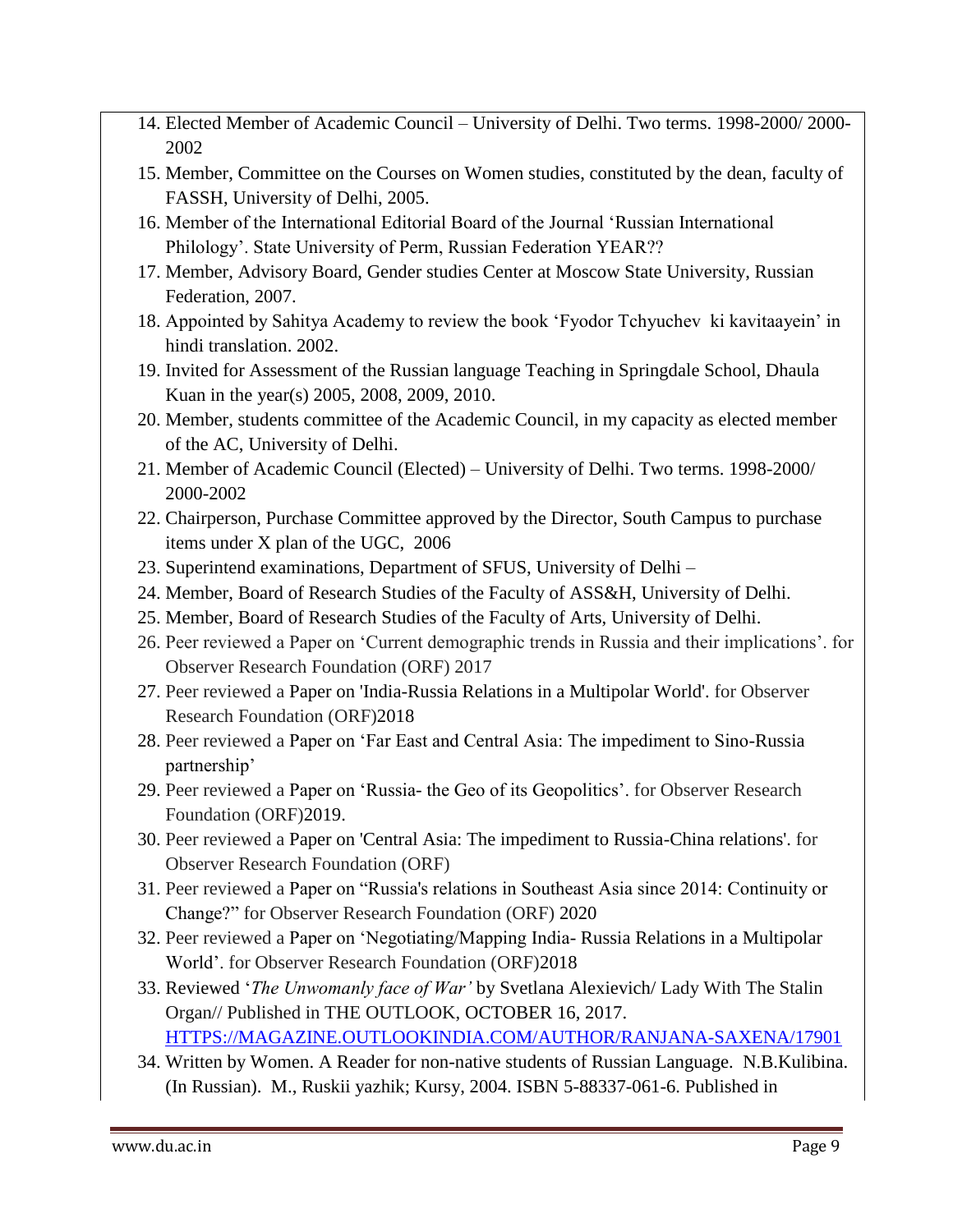RESONANCE # 1, Dec., 2004.

- 35. Book Review of 'Communal Politics- Facts vs. Myths'. Ram Punyani, Sage Publications. In Think India. Vol. 6. # 2. 2003.
- 36. Book Review of 'The Shade of Swords' by M.J. Akbar. Roli Books. In Think India. Vol. 5. # 2. 2002.
- 37. Book Review of 'Rashtriya Swayamsevak Sangh' by D.R. Goyal. Radhakrishna In Think India. Vol. 4, #1. 2001.

# **Member of Learned Bodies: 15**

- 1. Member of the International Editorial Board A Journal 'Russian International Philology'. State University of Perm, Russian Federation.
- 2. Member, Board of Studies of the Department of Foreign Languages, BPS Women University, Sonepat. 2008
- 3. Nominated Member, Advisory Board, Gender studies Center at Moscow State University, Russian Federation. 2007

# **Projects (Major Grants / Collaborations):04**

- 1. "Russian Literature and Perestroika: issues, trends & writers". Project awarded under the Delhi University R&D Scheme. 2009.
- 2. "New Women's' Prose: Themes, Images and Narratives. Russian Women's Writing in the Post-Soviet Era". UGC Major Project, 2008.
- 3. 'Literary Trends, methods and genres'. Material collection project towards preparation of a reader awarded under the Delhi University R&D Scheme 2011-12.
- 4. 'Contemporary Textbook of Russian as a foreign language for Indian classroom'. Material collection project towards preparation of a reader awarded under the Delhi University R&D Scheme 2012-2013.

## **Other Details**

# **Awards/ Certificates of appreciation: 04**

- 1. Awarded the "Bene Merito" award (Republic of Poland) for strengthening the bilateral relationship between Poland and India, 2014.
- 2. Laureate (first Round) of the 2<sup>nd</sup> International Competition 'Best Teacher of Russian Outside Russia' organized by the ROSSOTRUDNICHECTVO, Government of the Russian Federation, 2014.
- 3. Certificate of Appreciation for valuable contribution in the promotion of Russian Language and literature in India awarded by Russian Centre of Science & Culture, Cultural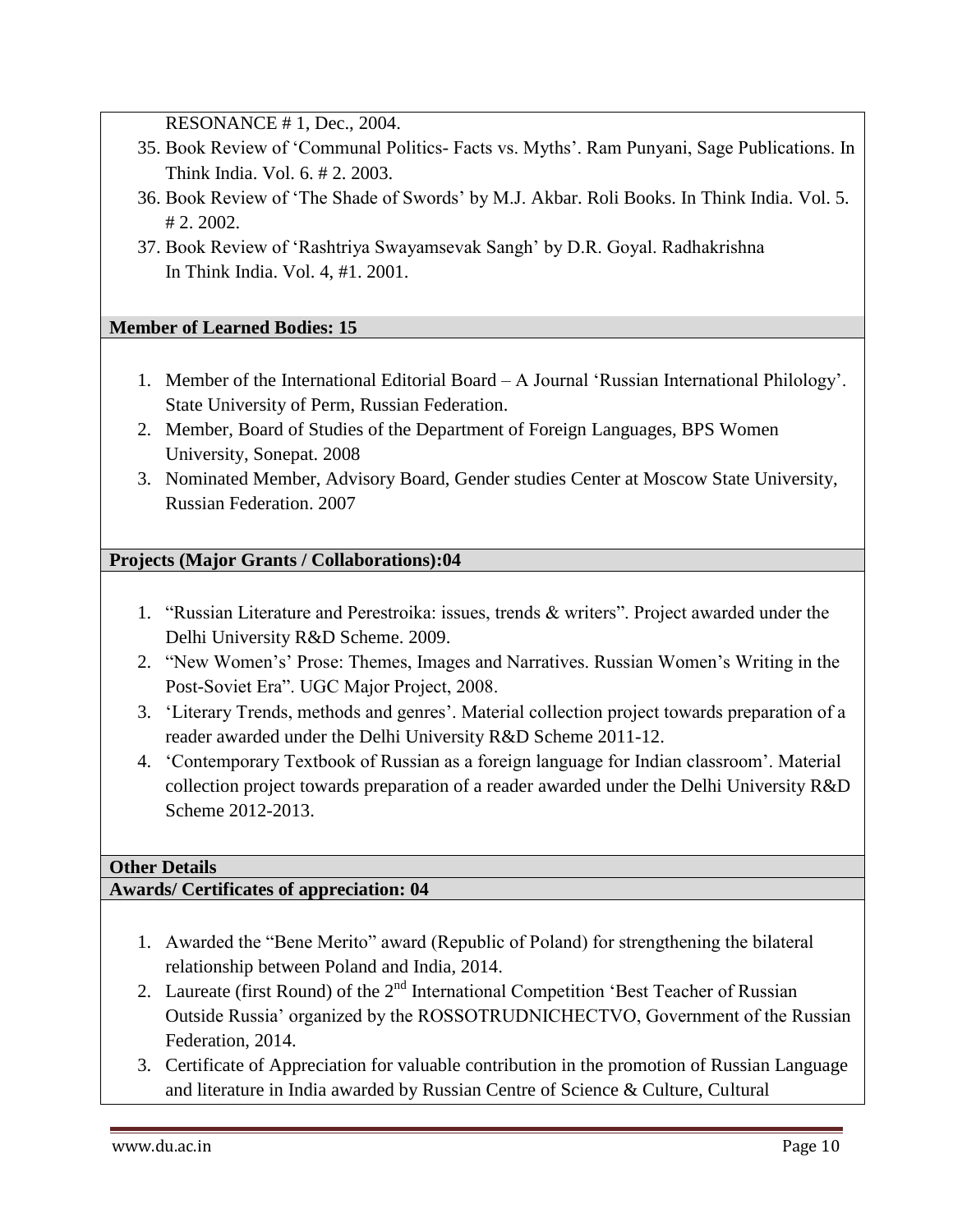Department, the Embassy of the Russian Federation in India, 2012.

4. Laureate of **'PUSHKIN MEDAL', the Second Highest State Award given by the President of the Russian Federation** for Excellence in teaching of Russian and Promotion of Russian Culture. 2007.

## **Innovative Teaching: 03**

- 1. Innovative Method: Using digital methods of teaching foreign language such as Role Play in Literature on Camera and Analysis of the Role-play. The method has won the International Teacher's Competition (First Round) in 2014 (Rossotrudnichestvo) and 2020 Zakachai Znaniya- a competition organized by Rossotrudnichestvo, Novoe vremya.
- 2. Member, Android App Development Team, which has developed the Android App "Self-Reader" based on the stories of M. Zoshchenko in Russian and in Hindi, 2019-2020
- 3. Member, Android App Development Team, which has developed the Android App "Play and Learn" based on the Quiz, MCQ, video-based questions in Russian language and Literature, 2019-2020

## **Ph.D. Supervision: 05+06=11**

#### **Awarded: 05**

- 1. Sonu Saini: History, Genre and Narrative: 'Voices from the Soviet Utopia and the Oeuvre of Svetlana Alexievich. 2016
- 2. Dr. Girish Munjal: The Idea of Motherland in the Creative works of Adam Mickiewicz and Aleksandr Pushkin.
- 3. Yogesh Rai: Russian Literary Anti-utopia in the Beginning of  $20<sup>th</sup>$  century: Study of the works of Zamyatin, Bulgakov and Platonov.
- 4. Shiv Kumar: Representation of the "Caucasian Identity' in Contemporary Russian Literature' A Study of Representative Writings by the Russian and the Native Caucasian Writers. 2020
- 5. Ravinder Singh: Pragmatic Aspect in Translation: A Case Study of the Translated Works of Anton P. Chekhov into English and Hindi.

#### **In Progress: 06**

- 1. Neetu: Nostalgia for the Soviet Past in contemporary Russian literature: A study of selected Soviet novels (1991 to 2010).
- 2. Deepika Vashist: Women's Writing of the Second Half of the 19th Century: The Feminist Discourse in Russian Literature.
- 3. Fahmina Naaz: A Study of Family and Mother-Daughter Meta plot in Contemporary Russian Women's Prose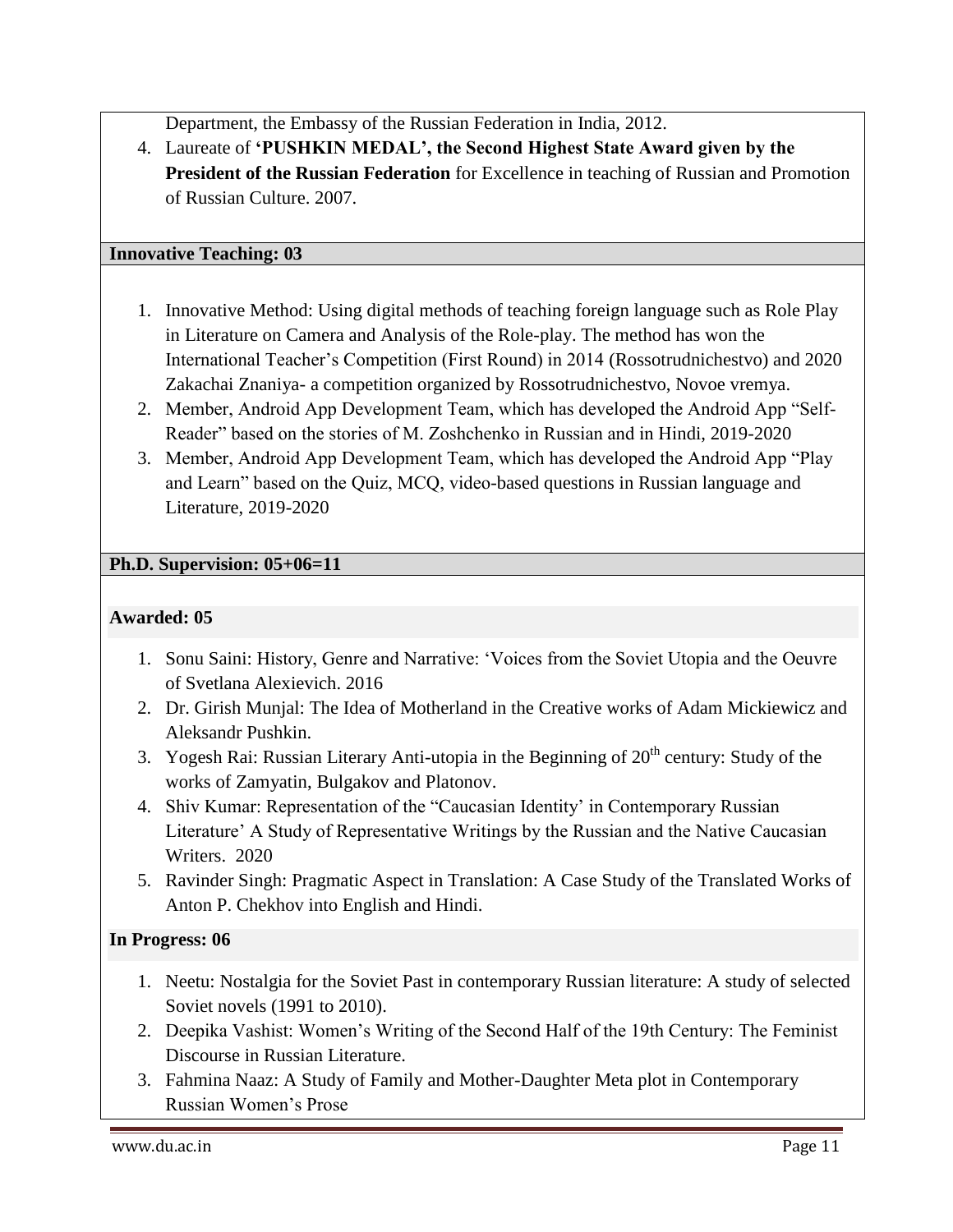- 4. Swati Sharma: Evolution of the Gulag Narrative in the Russian Women's Writing of the Second Half of the XX Century
- 5. Mradula Prasad: Russian Women's Migration in Women's Prose of the Post-Soviet Period
- 6. Sandeep Yadav: Poetry of Protest in the Post-Soviet Russian Literature

## **M. Phil Supervision 23+1=24**

## **Awarded: 23**

- 1. Vandana Tokas: "Evolution of Chighiz Aitmatov & World View: "What a Man Should Be?" To be or not to be". 2002
- 2. Monidipa Baul: "Re-reading of N. D. Khvoshchinskaya's 'the Boarding School girl' in the context of N. Chrnishevsky's 'What is to be done'2004
- 3. Umesh Chander: "Representation of Afghan War in the Contemporary Russian Literature A Study of Stories by O. Ermakov". 2010
- 4. Mradula Prasad: "Narrative of the Infirmary in Contemporary Russian Literature: A Study of Short Stories by Russian Women Writers at the end of the 20<sup>th</sup> Century". 2010
- 5. Sujata: "The Image of the prisoner of the Caucasus in contemporary Russian literature: A Comparative Study of the prisoner form the Caucasus by L. Tolstoy and V. Makanin". 2010
- 6. Fahmina Naaz: "Gender in Post Soviet Literature: A Study of L. Petrushevkaya's Short Stories". 2010
- 7. Sonu Saini: "Testimonial Literature The Genre of Actual Human Voices: A Study of Chernobbyz'skaya Molitva Khronika Budusheva by Svetlana Alexievich". 2011
- 8. Mala Kapoor: "Great Terror A Comparative Analysis of A. Akhmatova's Requiem and L. Chukovskaya's 'Sophia Petrovna". 2009
- 9. Shiv Kumar: Study of work of Rasputin in the context of fall USSR.
- 10. Ms. Pamyo Raman: "The Life and Being of the Russian Women: A Study of the Work: The Women's Decameron by Julia Voznesenskaya". 2014
- 11. Swati Sharma: "The 'Fate of the Common Man' in the Russian Soviet Literature: A Comparative Study of "Kolyma Tales" by Shalamov and "One Day in the Life of I. Denisovich" by Solzhenitsyn". 2014
- 12. Jai Khanna: "Two Responses to the Stalinist Era in Russian & in Hungarian Literature" Subtitle: Children of Arbat (Russian) & Celestial Harmonies (Hungarian)". 2015
- 13. Shelly Khanna: "Portrayal of nature and the poetical world of N. Rubtsov and M. Radnoti (A Comparative Study)". 2015
- 14. Neetu: "A study of Russian Urban Prose: Soviet Byt, Society and the citizen in Moscow tales by Yurii Trifonov". 2015
- 15. Deepika Vashist: "Women's Writing at the Turn of the 21<sup>st</sup> Century: Gender Equality and the 'New' Russia'2015
- 16. Sandeep Kumar: "New 'Civic Poetry' and the Contemporary Russian Literature of XX-Xxi century: A Study of selected posts and their poetry'. 2016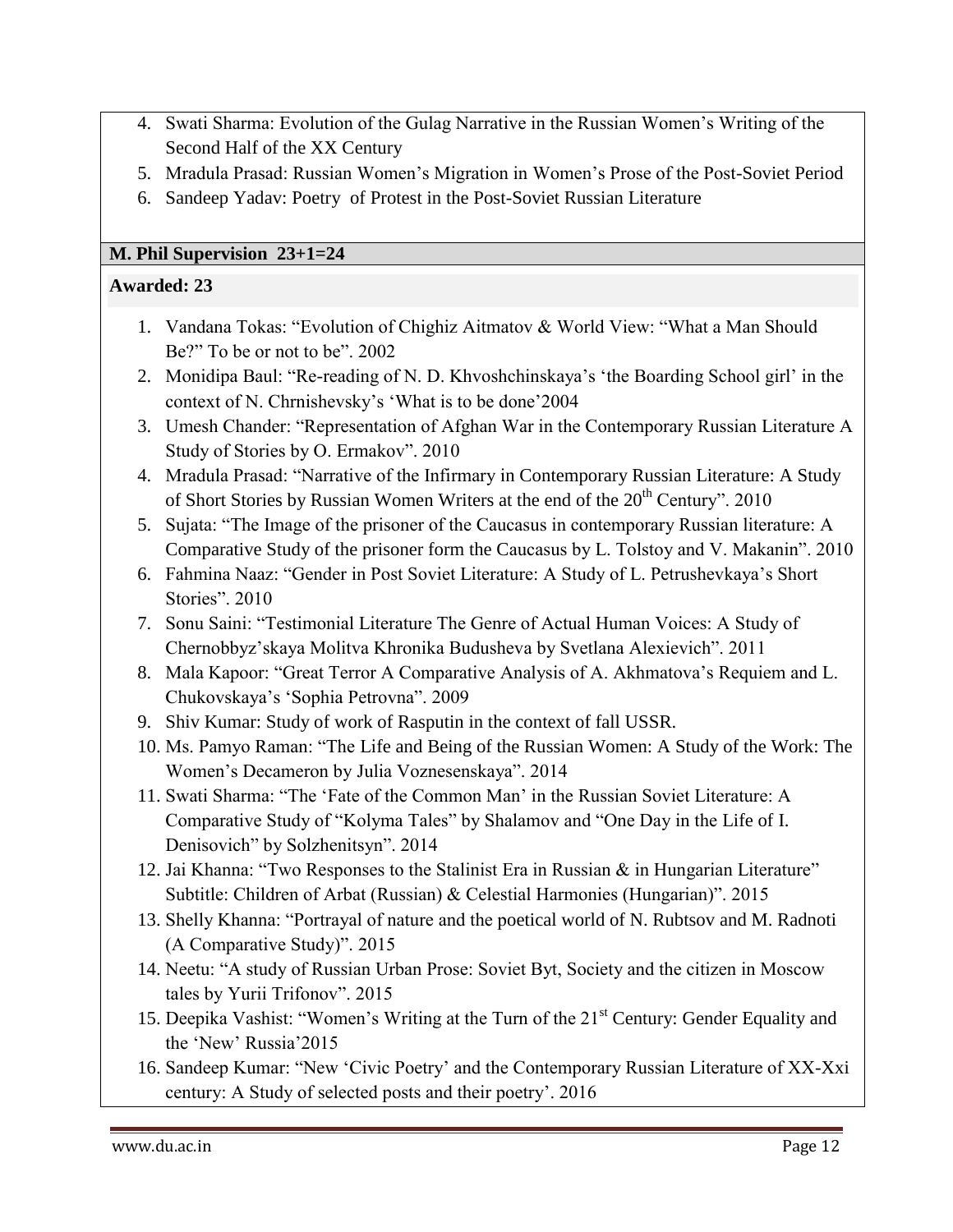- 17. Rashmi Rajput: "The City of Tashkent and the Russian Literary Imagination –A Study of the novel 'On the Sunny Side of the street' by Dina Rubina".
- 18. Varun Kumar: "The Problem of the 'Other' in the writing of L.Ulitskaya: A Study of the Novel "Daniel Stein Interpreter".
- 19. Asha Yadav: "Re-vision of the Greek Myth of 'Medea' in Russian Literature: A comparative analysis of the works by L. Ulitskaya and L. Petrushevskaya".
- 20. Harsha Narang: 'New women' in Russia Women's literature of the end of XIX- beginning of  $20<sup>th</sup>$  century". 23. G. Rajesh: "The Phenomena of Remake in Russian Literature in the late XX century: A Study of the Novel 'Anna Karenina' by Leo Tolstoy and 'Anna Karenina' by Leo Nikolayev".
- 21. Preeti Kulhari: Investigating the societal Paradoxes in the Satirical works of Mikail Zoshchenko and H.S. Parsai Anupama – awarded
- 22. Jyoti Verma: "Representations of Queer sexuality in the works of early XX century Russia: A study of works by Zinovieva Annibal and Mikhail Kuzmin"
- 23. Rashmi Giri: The Theme of demographic displacement in contemporary Russian Literature: A study of 'Zuleikha opens her eyes' by Guzel Yakhina and The collapse' by Issa Kodzoev

# **Viva awaited:**

24. Rajesh Gandhi: The phenomenon of remake in Russian Literature in the late twentieth century: A Comparative Study of the Novel "Anna Karenina" by Leo Tolstoy and "Anna Karenina" by Nikolaev

## **Examiner for PhD/MPhil Thesis: 11**

- 1. Appointed Examiner for evaluation of Ph.D dissertation and conducted Viva in Jamia Millia Islamiya, in year 2017 - Mr. Adani Kollo, Ph.D. scholar in AIS. "Migration and Ethnocultural Dynamics in Central Asia: A Case Study of Ethnic Russians in Kazakhstan Since 1991"
- 2. Appointed Examiner for evaluation of Ph.D. dissertation and conducted Viva in Jamia Millia Islamia, in year 2019 - Ph.D. thesis form MMAJ Academy of International Studies, Jamia Millia Islamia: "Issues of Gender in Migration: A Comparative Study of Migration from Nepal to India and from Tajikistan to Russia, 1991-2001"
- 3. Appointed Examiner for evaluation of Ph.D dissertation and conducted Viva in Jawaharlal Nehru University in year 2020, PhD thesis of Mr. Arvind Kumar
- 4. Appointed Examiner for evaluation of Ph.D dissertation and conducted Viva in Jawaharlal Nehru University, PhD Thesis of Mr Vishal Kumar Sinha, Трансклуьтурная идентичность современной русской диаспоры и восприятие их в Российской литературной критике на основе художественных произведений Андрея Макина, Владимира Каминнера и Гари Штейнгарта.
- 5. Appointed Examiner for evaluation of Ph.D dissertation and conducted Viva in Jawaharlal Nehru University, PhD Thesis of Mr Vishal Kumar Sinha, PhD thesis of Mr. Divyam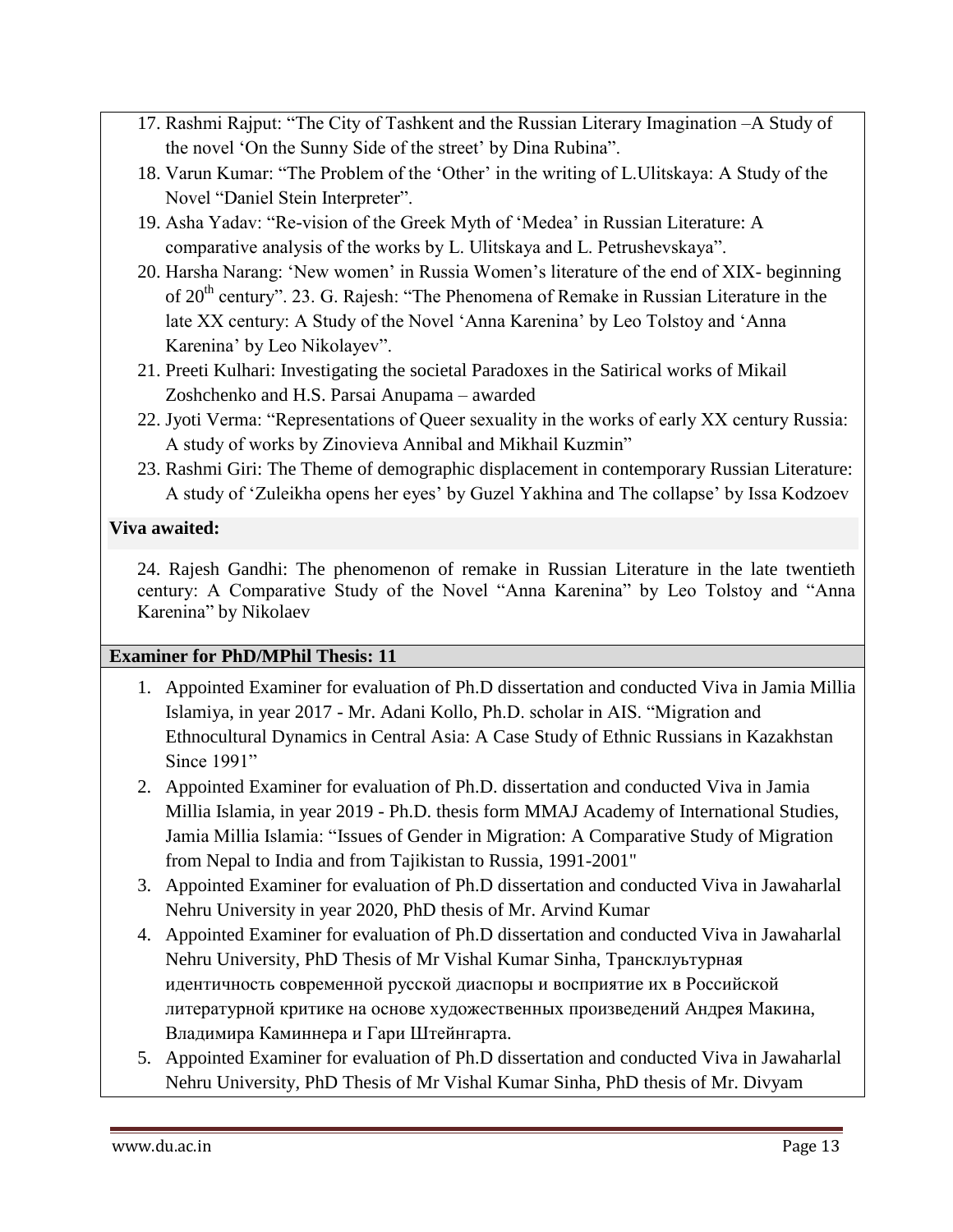Prakash, 2018

- 6. University of Mysore, School of foreign languages -2016 Ph.D
- 7. Academy of Third World Studies, Jamia Milia Islamia-MPhil -2010
- 8. Academy of Third World Studies, Jamia Milia Islamia-MPhil -2012
- 9. Academy of Third World Studies, Jamia Milia Islamia-MPhil 2011
- 10. Examiner for MPhil dissertation 'A rereading of Dostoyevsky's 'Crime and Punishment", 1997.
- 11. Examiner for MPhil dissertation on 'Text, ideology and gender': a study of teaching materials' 1998.

#### **Participated As Discussant/Chair /Conferences: 07**

- 1. Chaired a session in International Conference jointly organized by Delhi University, Moscow State Region University and Jawaharlal Nehru University on 23-24 November 2020.
- 2. Chaired a session in International Conference organized by INDAPRYAL on 17<sup>th</sup> October 2020
- 3. Chairperson in the session on scholars papers- India and Russia: Cross Cultural Synergies, 22-23 February 2018, organized by the department of Slavonic Studies
- 4. Discussant Poetic Interlude "I Am A Woman, But Not A Mirror" on Anna T. Swabo's work, about women's writing in Hungary and her generation of writers and poets. Organized by the Hungarian Cultural Centre. 4<sup>th</sup> December 2015.
- 5. Discussant- Gender Studies in Russian Cult urology: Sex, Text, Social Practice (PANEL) August 5, 2015 ICCESS. MAKUHARI JAPAN.
- 6. Discussant at the seminar organized by the French Cultural Centre in Russia,  $26^{th}$  - $27^{th}$ January 2015.
- 7. Chaired a session in two days International Conference on the 28th & 29th Nov 2013 "Reception of Maxim Gorky in India" of the Department of Russian and Department of Gujarati, University of Mumbai in collaboration with the Russian Centre for Science and Culture, Mumbai

#### **Special Lectures: 20**

- 1. Lecture on the Legacy of the Russian satirist M. Zoschenko 125th Anniversary of M. Zoschenko: Laughter Prolongs Life RCSC Mumbai Department of Russian Language of the Union Territories of West India (Online) Time: Aug 25, 2020 11:30 AM India
- 2. Speaker at Panel Discussion Chingiz Aitmatov's Literary, Ecological And Political Legacies, organized by MMAJ Academy Of International Studies Jamia Millia Islamia, 13<sup>th</sup> February 2019
- 3. Talk on Aitmatov All India Radio May 2019
- 4. Открытая лекция "Изучение и преподавание русского языка и литературы в индийских университетах"/ Российский государственный гуманитарный университет/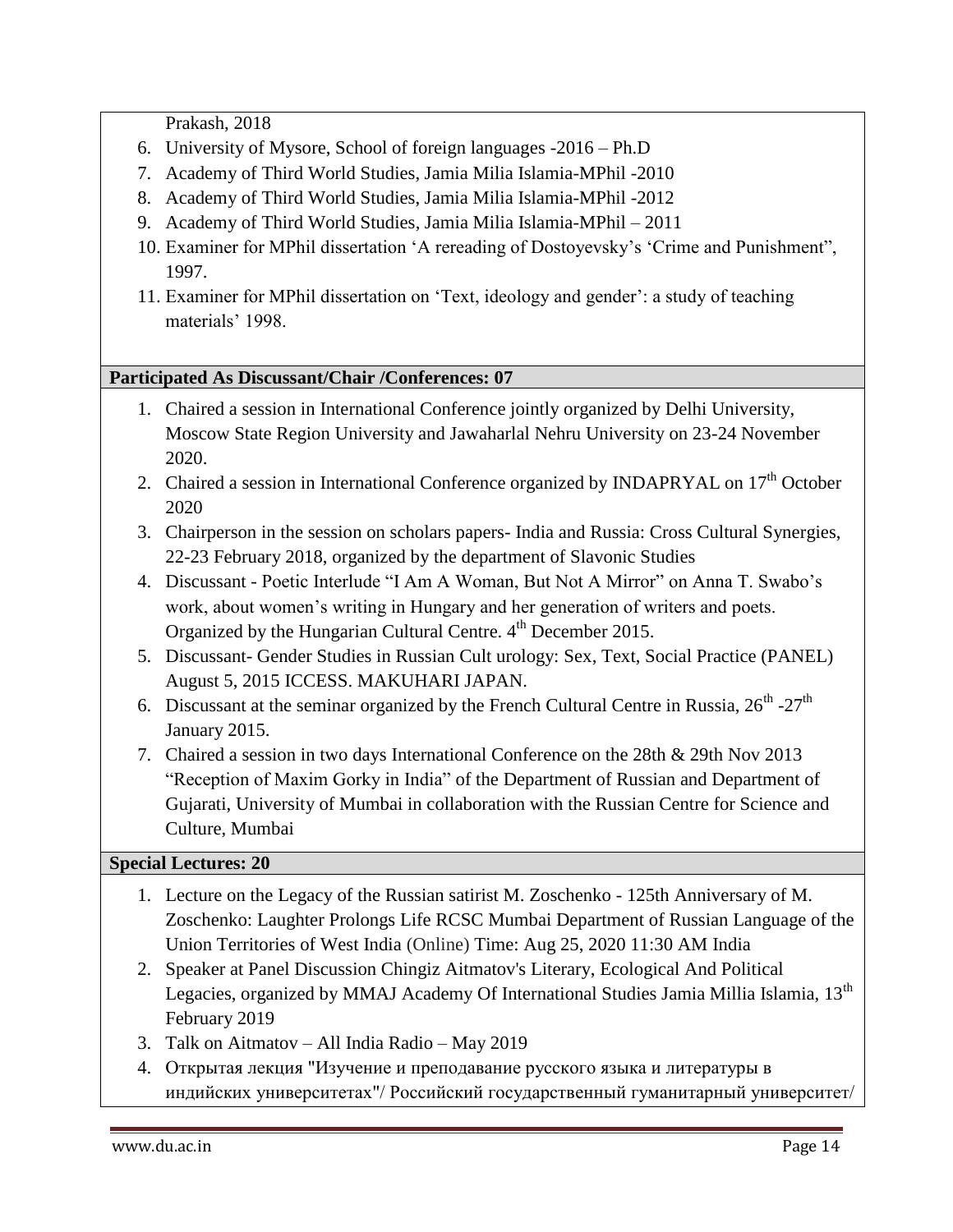Центр изучения Южной Азии / Институт высших гуманитарных исследований им. Е.М.Мелетинского

- 5. Lecture on "India and Poland 60 years of diplomatic relations: legacy and ways forward" in a Conference on cultural Interactions in University of Warsaw, 6-7 of March 2014.
- 6. Open lecture on «Женская проза нулевых: гендер, патриархия и социальная практика» 5 июня, на семинаре литературного фестиваля "Полифония", 5-8 июня 2014г.
- 7. Special lecture to the Students from Kazakhstan under MOU, 2013
- 8. A series of lectures on Russian Literature delivered to the Students of Kazakh University, who came to India for 10 days workshop in Nov 2014 under MOU.
- 9. "Tagore and Andrzej Wajda's film 'Korczak" Lecture on "India and Poland 60 years of diplomatic relations: legacy and ways forward" in a Conference on cultural Interactions in University of Warsaw, 6-7 of March 2014.
- 10. Open lecture on «Женская проза нулевых: гендер, патриархия и социальная практика» 5 июня, на семинаре литературного фестиваля "Полифония", 5-8 июня 2014г.
- 11. Gave a lecture 'On Women's Writing' at Academic Staff College (ASC) during the 2nd Winter School in Humanities (Foreign Language) New Delhi. 2014
- 12. Gave a lecture on 'Russian literature', at Academic Staff College (ASC) during the 2<sup>nd</sup> Winter School in Humanities (Foreign Language) New Delhi. 2014.
- 13. Lecture on theory of Literature to Ph.D scholar from Abai University, Kazakhstan, 10-20 of May 2013.
- 14. Open Lecture on «Teaching of Russian language and literature in Indian universities» (Открытая лекция "Изучение и преподавание русского языка и литературы в индийских университетах" Российский государственный гуманитарный университет Центр изучения Южной Азии Институт высших гуманитарных исследований им. Е.М. Мелетинского, Москва, 6 декабря, 2010)
- 15. Lecture in RSU of Humanities 2010 «Изучение и преподавание русского языка и литературы в индийских университетах" 06.12.2010.
- 16. A lecture given on 'An Outlook on Slavic Cultural Integration in the XXI Century', delivered to celebrate the 'Day of Slavonic Script and Culture', May 25, 2005.
- 17. A lecture delivered during presentation-cum-discussion on 'Leo Tolstoy and Mahatma Gandhi – Greatest Philosophers of the XX Century', organised by Indo-Cultural Literary Club, RCSC, New-delhi on 8th October, 2004.
- 18. Lecture on 'Russian Literature of the XX Century' delivered in the Dept. of English and Modern European Languages, Jamia Milia Islamia. 24<sup>th</sup> Sept. 2002.
- 19. Lecture on 'On understanding the depths of Gorky's Play The Lower Depth's' delivered at the National School of Drama, Delhi, Sept. 1999.
- 20. Лекция Ранджаны Саксены «Современная русская литература: стратегия выживания героя в лагерной прозе». https://www.pushkin.institute/news/detail.php?ID=16778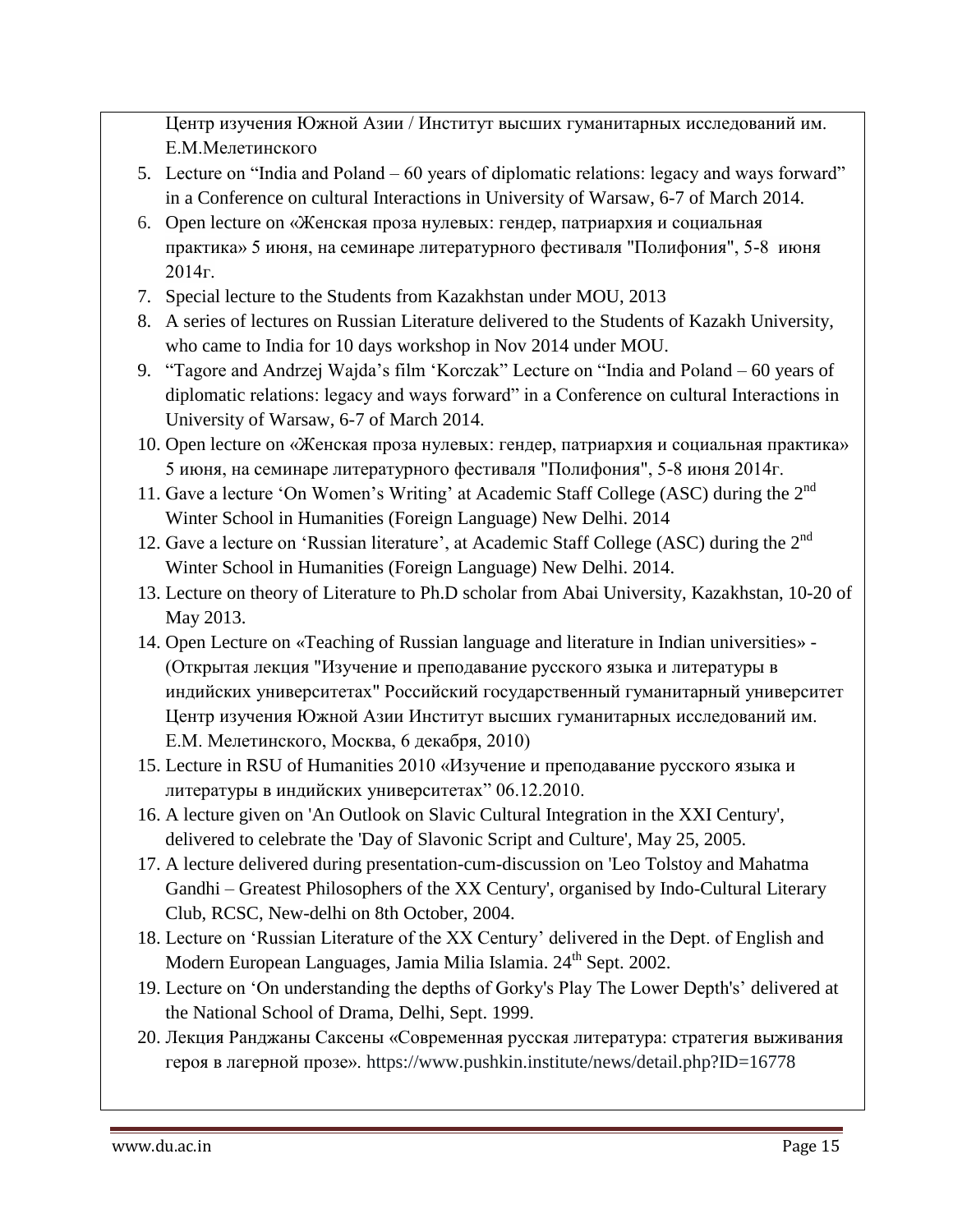#### **Presentations at Conferences – National & International: 42**

- 1. Использование «игровой судебный процесс» как учебный симулятор или тренажер June 2020.
- 2. ВОВ в моей педагогической практике The Second World war in my Pedagogical Practice (Literature) Participated in the International Competition for Teachers of Russian Literature "Pushkinskie Konkurs" 2020 «Редакция «Российской газеты». Оргкомитет Пушкинского конкурса для учителей русского языка.
- 3. Роман «Лавр» Е. Водолазкина знаковое произведение XXI века. Paper in joint DU/JNU/MSRU International conference held on  $23<sup>rd</sup>$  -24<sup>th</sup> Nov. 2020.
- 4. Путешествие литератуного героя и путешествие переводчика Пересмотр романа "Лавр" Водалазкина глазами переводчика. Paper presented in Translation Institute Conference Nov 2020 (online conference)
- 5. Speaker: At Panel Discussion, Chingiz Aitmatov's Literary, Ecological And Political Legacies, Organized By Mmaj Academy Of International Studies, Jamia Millia Islamia, 13th February 2019
- 6. Ranjana Saxena: The Russian Revolution and Women's Movements One-Day Workshop Eurasia, A Hundred Years After 1917, 7 November 2017, Mmaj Academy Of International Studies Jamia Millia Islamia
- 7. Paper presented on 'Chinghiz Aitmatov 3<sup>rd</sup> Issyk-Kul International Forum from  $4^{\text{th}} 7^{\text{th}}$ October held in Bishkek, Kyrgyz Republic.
- 8. Saxena Ranjana Paper titled Cross-Cultural Synergies on the Silk Road Contextualising the Persona of Lal Ded "International Conference on The Silk Roads and India from Antiquity to Modern times: History, Art, and Cultural transmission" from  $29<sup>th</sup>$  March to  $31<sup>st</sup>$  March 2018 at IGNCA, Delhi.
- 9. Saxena Ranjana L.N. Tolstoy & M.K. Gandhi In Search of the 'Ideal World' (in Russian) at India and Russia: Cross Cultural Synergies, 22-23 February 2018, organized by the department of Slavonic Studies
- 10. Article (read in absentia) 'Relevance of the teaching of Tolstoy and Gandhi in the times of 'post truth', in the  $12<sup>th</sup>$  Spring time Readings of Tolstoy and to be published by the Gorky Institute of World Literature, Moscow, 2017.
- 11. Teaching of 'Bukhara's Daughter' by L. Ulitskaya through games: A session of a special court case. A lecture given in the session of the pilot project "The Flame of Russian language along the Silk Route" held in Moscow and organized by RUDN from 11-14 April 2017.
- 12. "Переосмысление Прошлого И Истолкование Настоящего «Авиатор» и «Лавр» Е. Водолазкина" Paper presented in the conference held in Moscow 8-11 September 2016.
- 13. "Contemporary Russian Literature: An invocation to a dialogue" paper presented in the conference organized by Women's Christian College, Kolkata on the theme "Exploring Eurasia: Traditions and Prospects" November 2016
- 14. A paper titled "War and Eurasia-Myths and Reality in Russian literature' presented in the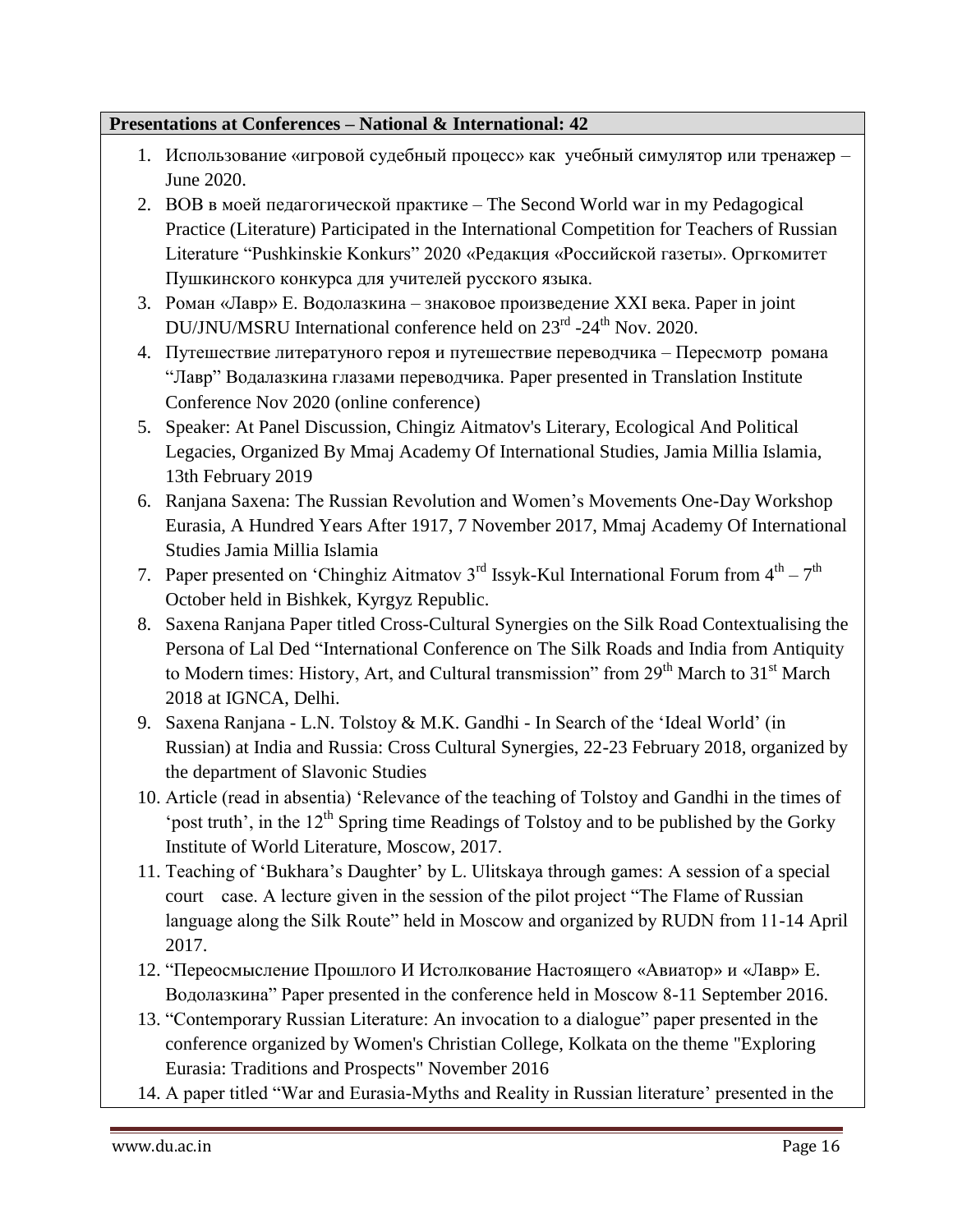International Writer's Forum 'Literary Eurasia'' held in Moscow on the 3<sup>rd</sup> - 4<sup>th</sup> September 2015.

- 15. A paper titled 'On Reading Svetlana Aleksievich's 'Enchanted by Death' A Narrative Of Nostalgia And Loss' presented at the IX congress of ICCEES held in Makuhari, Japan from  $3^{\text{rd}}$  -8<sup>th</sup> August, 2015.
- 16. Paper presented on 'Феминистская литературная критика в контексте вызовов времен' на Международной конференции «Литературная критика Запада и Востока сегодня и завтра» 1–2 июня 2015 года, Москва, организованной Журналом «Октябрь», газетой «Китайские общественные науки», Институтом мировой литературы им. А. М. Горького Российской академии наук, Библиотекой истории русской философии и культуры «Дом А. Ф. Лосева», Литературный институт им. А. М. Горького.
- 17. Paper presented on in the seminar 'Двадцать пять лет постсоветской литературы: какие изменения произошли?' organized by Конференция организована ЦФРИ при поддержке CNRS, Министерства иностранных дел Франции и Германского исторического института в Москве 26-27 января 2015 года.
- 18. A paper titled 'Русская женская проза XXI века : Мир глазами русской женщин' presented at the  $3<sup>rd</sup>$  Congress of Translators of Literary translators held on  $4-7$  сентября 2014 года в Москве, Организатором мероприятия стал Институт перевода.
- 19. Participated in the working of the Russian Literature Meet held on the  $21<sup>st</sup>$  of November 2013 at Moscow attended by over 500 persons connected with Russian Literature.
- 20. A paper titled 'Untimely Thoughts' by M.Gorky presented at the University of Bombay.
- 21. A paper titled 'Written on their bodies and Souls: Testimonies of women refugees Bosnia, Croatia and India: On reading the 'Suitcase' by Jasmina Tesanovic and 'Silence' by Urvashi Butalia' presented in International Conference 'Revisiting East Central Europe and Russia: Society and Culture '20 Years' After', held at the Department of Slavonic & Finno-Ugrian Studies, University of Delhi, March 6 - 7, 2013.
- 22. A paper titled 'A Tale of Two Cities Calcutta and Tashkent in the Literary Imagination. Reading the city novels by A.Chaudhari and Dina Rubin' presented in the International conference 'Central Asia and South Asia – Economic, developmental and Socio-Cultural linkages' held at the Academy of International Studies, JMI,  $20<sup>th</sup>$  March, 2013.
- 23. A paper titled 'Representing the Region: Creative Writings then and now' presented in the Fourth East Asian Conference on Slavic Eurasian Studies on "Image of the region in Eurasian Studies" held at Azad Bhavan, The Maulana Abul Kalam Azad Institute of Asian Studies (MAKAIAS), Kolkata during September 4- 5, 2012.
- 24. A paper titled 'On the sunny side of the street' –A journey into the self' On reading Dina Rubina's novel' presented in the International conference 'The Russian Factor in Central Asian Culture' held on 28-29 of Feb, 2012 at the Academy of International Studies, Jamia Milia Islamia University.
- 25. 'New Russian Women's Prose and Literary Transvestism: An investigation in to the works by M.Rybakova and K.Tkachenko' organized by the British Association of Slavonic and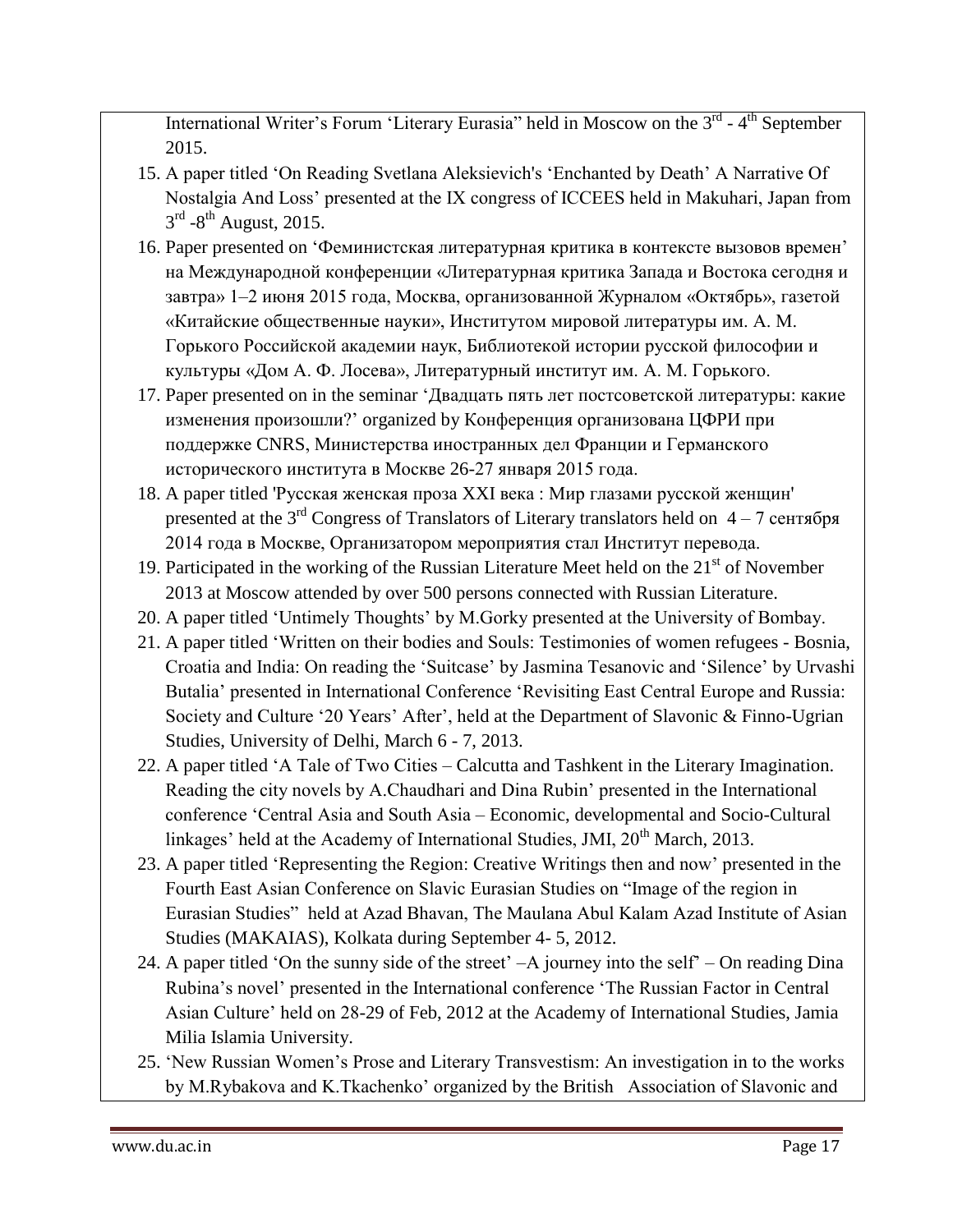East European Studies, (BASEES 2011) conference Fitzwilliam College, University of Cambridge, UK, 30th March – 4th April, 2011.

- 26. A paper titled 'The fall of the Soviet Union and the fall of the literary Canon'Paper presented at the International seminar 'Twenty Years After' organized by Maulana Abul Kalam Azad Institute of Asian Studies, Kolkatta, February 16-17, 2011.
- 27. Gender dynamics, Power Structures and Globalisation' Paper presented at the Institute of Ethnography & Anthropology, Russian Academy of Sciences, Moscow on 28-30 Nov., - Dec. 2010.
- 28. Paper presented in the VIII World Congress of the International for Central and East European Studies (ICEESS) (Sallskapet) - "Travails of Transition and "The Immortal" by O. Slavnikova. 26-31 July 2010. Stockholm, Sweden.
- 29. Paper presented in the seminar on Multiculturalism "Identities in Conflict" L. Ulitskaya's novel. A case study. 17-18 march 2010.
- 30. A paper titled 'On Celebrating Multicultural Bridges of Humanity. A study of the Novel "Daniel Stein –the Translator" by L. Ulitskaya' presented in International Conference of INDAPRYAL in  $12<sup>th</sup>$  of December 2008.
- 31. Presented a report in the round-table discussion "Gender problematic and the Mass media..." held at Moscow 5-9 Feb, 2008. The seminar was organized by the Faculty of Journalism, Moscow State University and the Union of Russian Journalists. On 5<sup>th</sup> Feb
- 32. Participated in International Seminar 'The problems of Teaching Russian Language and Literature' organized by the University of Mumbai and the Centre for International Education Moscow State University/  $1<sup>st</sup> - 2<sup>nd</sup>$  Nov. 2007.
- 33. A paper titled "Women characters and the Women's movement in Russia at the end of the 19th century - A study of A.P. Chekhov's short stories" presented at the National Seminar "A literary tribute to Anton Pavlovich Chekhov" at MS University of Vadodara. Feb. 25 – 28, 2005.
- 34. A paper titled 'An outlook on the Slavonic Cultural Integration in the XX1 Century' presented to mark the Day of the Slavonic script and culture, Russian Centre of Science and Culture. 25 May 2005.
- 35. A paper titled 'Looking at the sky from the lower depths of the society readings in contemporary Russian literature' presented at the International Seminar: Russian Language, literature and culture today. Meerut, March 8-9, 2005.
- 36. Introductory remarks at the opening of the International Seminar Russia at the Crossroads: Language, literature and culture and society in the 21st century held 18-19 Oct. 2005.
- 37. A paper titled 'On understanding the phenomenon of Contemporary women's prose' presented at the seminar Russia at the Crossroads: Language, literature and culture and society in the 21st century, held in Delhi 18-19 October 2004.
- 38. A paper titled 'Systemic changes and the Russian women' presented at the Seminar Understanding Systemic Changes held in SIS/ JNU, in 8-9 Apr. 2004.
- 39. A paper titled 'Contemporary Russian Literature: concerns and issues' (In Russian: Русская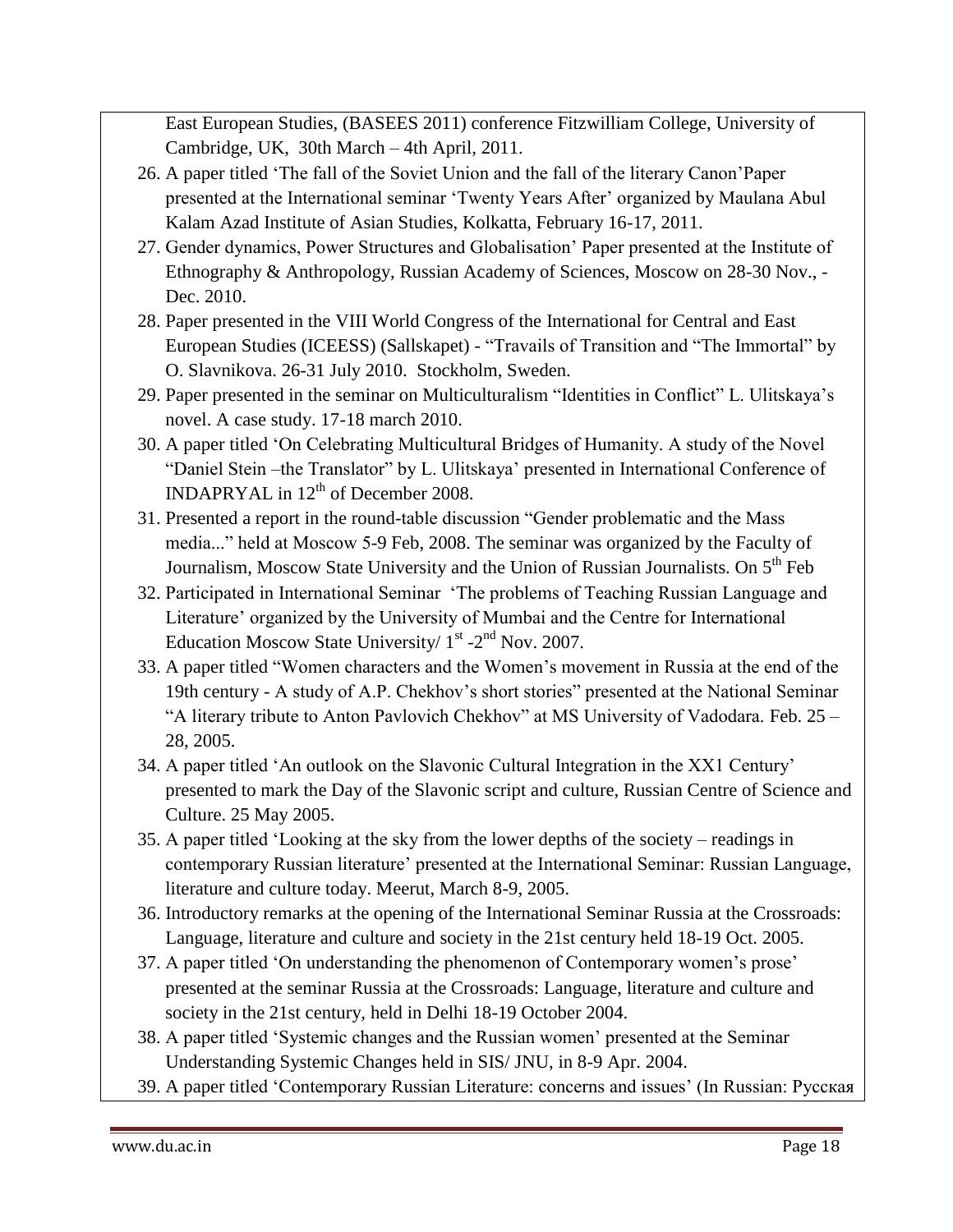Литература: наша боль и забота) presented at the International Seminar Contemporary trends in Russian Language & Literature Teaching: Issues and Perspectives, held at the Russian Center of Science and Culture. December 9-10, 2004.

- 40. Paper titled 'Reviewing F. Tyutchev's poetic preoccupations in the context of the 'idea of Russia' presented at the International Seminar Traditions of Philosophical Poetry in Russian and Indian Literatures held in SLLCS / Centre for Russian Studies, JNU, in Nov. 2003.
- 41. On re-reading L. Tolstoy's Hadji Murad. Title of the Paper: Paper presented at the Seminar Ethno-linguistic Aspects of teaching Russian Language & Literature, held in the Russian Center in  $8^{th}$  -10<sup>th</sup> Dec.2003
- 42. A paper titled 'A Decade of change: Paradoxes of Transition' presented at the International Seminar 'A Decade of Change: Issues in Languages, Literatures and Cultures' held in Delhi University,  $13<sup>th</sup> - 14<sup>th</sup>$  Mar. 2002.

## **International/National Research Collaboration: 05**

- 1. Appointed Consulting External Supervisor for Ph.D. student of Al Farabi and gave consultations from  $18^{th}$  February 2019-  $3^{rd}$  April 2019 in Delhi.
- 2. Appointed Advisor Ph.D for Ms. P.Y. Rosilla Roviene (MIL&LS, University of Delhi) on 17.12.2018
- 3. Appointed Consulting External Supervisor for Ph.D. student of Abai National Pedagogical University, Almaty, Kazakhstan. 2012-13.
- 4. Appointed Advisor Ph.D for Ms. Mitali Burman (MIL&LS, University of Delhi) 08.01.2019
- 5. Appointed Advisor Ph.D for Ms. Ankita Gupta (MIL&LS, University of Delhi) 14.02. 2019

**Courses Prepared for the Department Approved by DRC: 07**

- 1. Reading and Appreciation of Literature. Syllabus for MA (Russian) Paper (s) 101/201/301/401. 2008.
- 2. Literary Trend Genres & Methods. Syllabus for MA (RUSSIAN) Paper (s) 102/202/302/402. 2008.
- 3. Post-Soviet Russian Literature: Issues and Perspectives" Ph.D. /02 2016
- 4. Interpreting Nostalgia Memory &History Of The Former Soviet Union Ph.D. /03 2016
- 5. "History of Russian Women's Writing and Writers" Ph.D. /04 2016
- 6. "History of Women's Movement and Feminism in Russia" Ph.D. /05 2016
- 7. Course on Contemporary Russian Literature for the Ph.D. students. 2005-6.

**International Conferences Organised: 07**

1. Co-director – International Online Conference "Changing Paradigms & Alternatives in the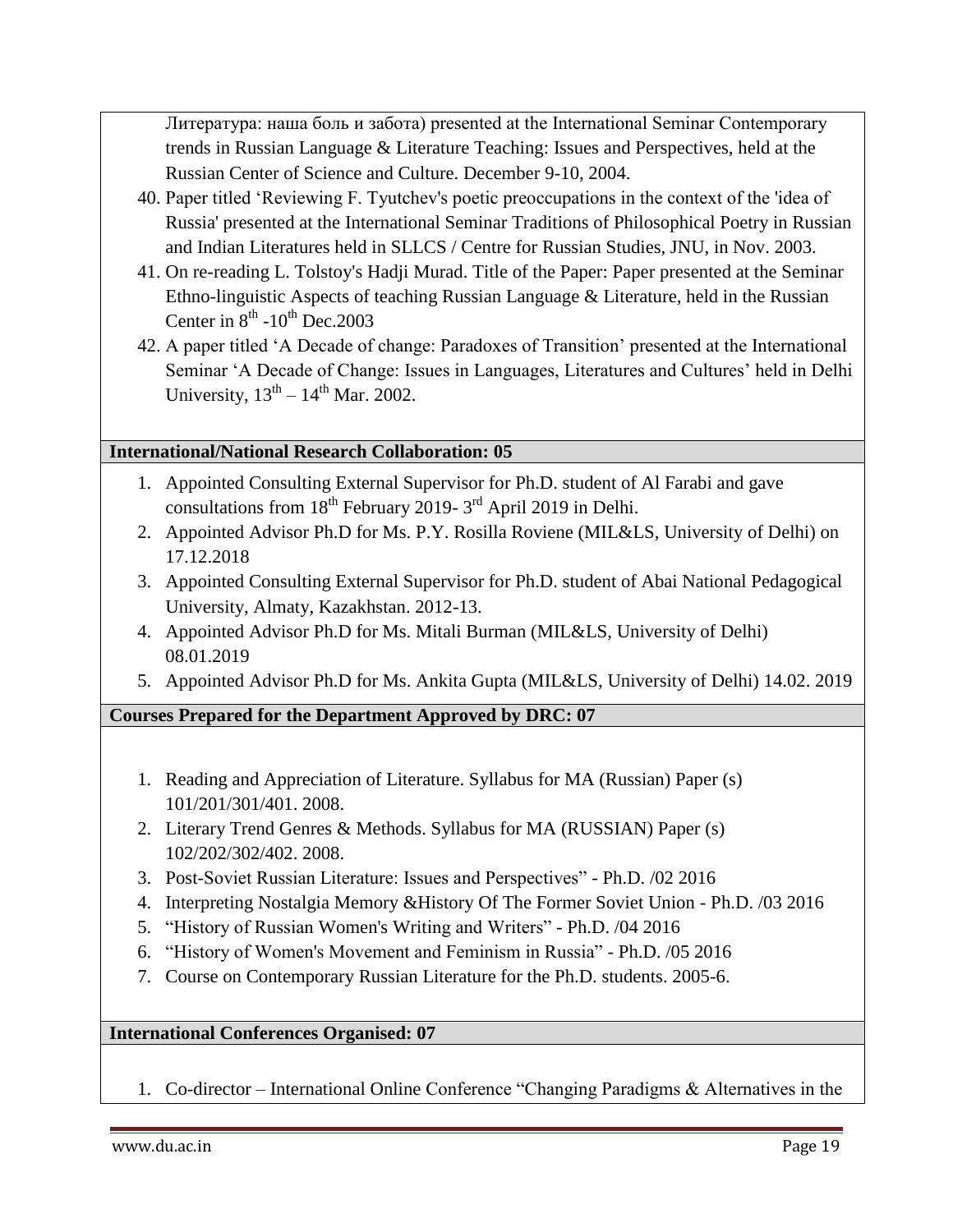21st Century: Russian Language, Literature and Culture jointly organized by Delhi University, Moscow State Region University and Jawaharlal Nehru University 23-24 Nov., 2020

- 2. Joint Organiser, organizing committee of the seminar on 'Contemporary educational methodology Teaching of Russian Language and Literature (2–4 November 2016); Seminar organized by Tomsk State University, Russia in India.
- 3. Director, International Conference 'Revisiting East Central Europe and Russia: Society and Culture '20 Years' After', held at the Department of Slavonic & Finno-Ugrian Studies, University of Delhi, March 6 - 7, 2013.
- 4. Director, International Conference 'The Russian Discourse in the Contemporary Intercultural context' organized by the department on 1-2 March 2012.
- 5. Co-organized the 3rd International Conference of the Association of Teachers of Russian Language and Literature in India (INDAPRYAL) titled 'India and Russia: A Dialogue of Culture' September 2010.
- 6. Co-organized the 2nd International Conference of INDAPRYAL "A Window into Russia: Art & Society in the XXI Century" held in Delhi in 2008.
- 7. Co-organized the 1<sup>st</sup> International Conference 'Russia at the Crossroads: Language, literature and culture and society in the 21st century' in my capacity as General Secretary of INDAPRYAL, Oct.18-19, 2004.

## **Participation in workshops on professional development in foreign language teaching:05**

- 1. Participated in the departmental Workshop on 'Universal and Specific in Folklore: Wedding Rituals in Slavic and Hungarian Cultures'. On 7th February 2014.
- 2. Participated in the Workshop on 'Upgrading Professional Skills language and literature' organized by RUDN University, Moscow from 30th Nov., - 1st December 2016.
- 3. Participated in the Workshop on 'Upgrading Professional Skills on Russian language and literature' organized by Faculty of professional development RUDN University, Moscow from 18th Oct., - 21st October 2016.
- 4. Participated in the Workshop on professional development under the aegis of International forum "Russian Education System as a Space of Possibilities" Tomsk State University, Russia, 2-4 November 2016.
- 5. Participated in the round-table discussion on 'Innovative methods of teaching Russian language and literature', 11th -13th 2017 organised by Faculty of professional development RUDN University.

Ranjana Saxone

www.du.ac.in Page 20